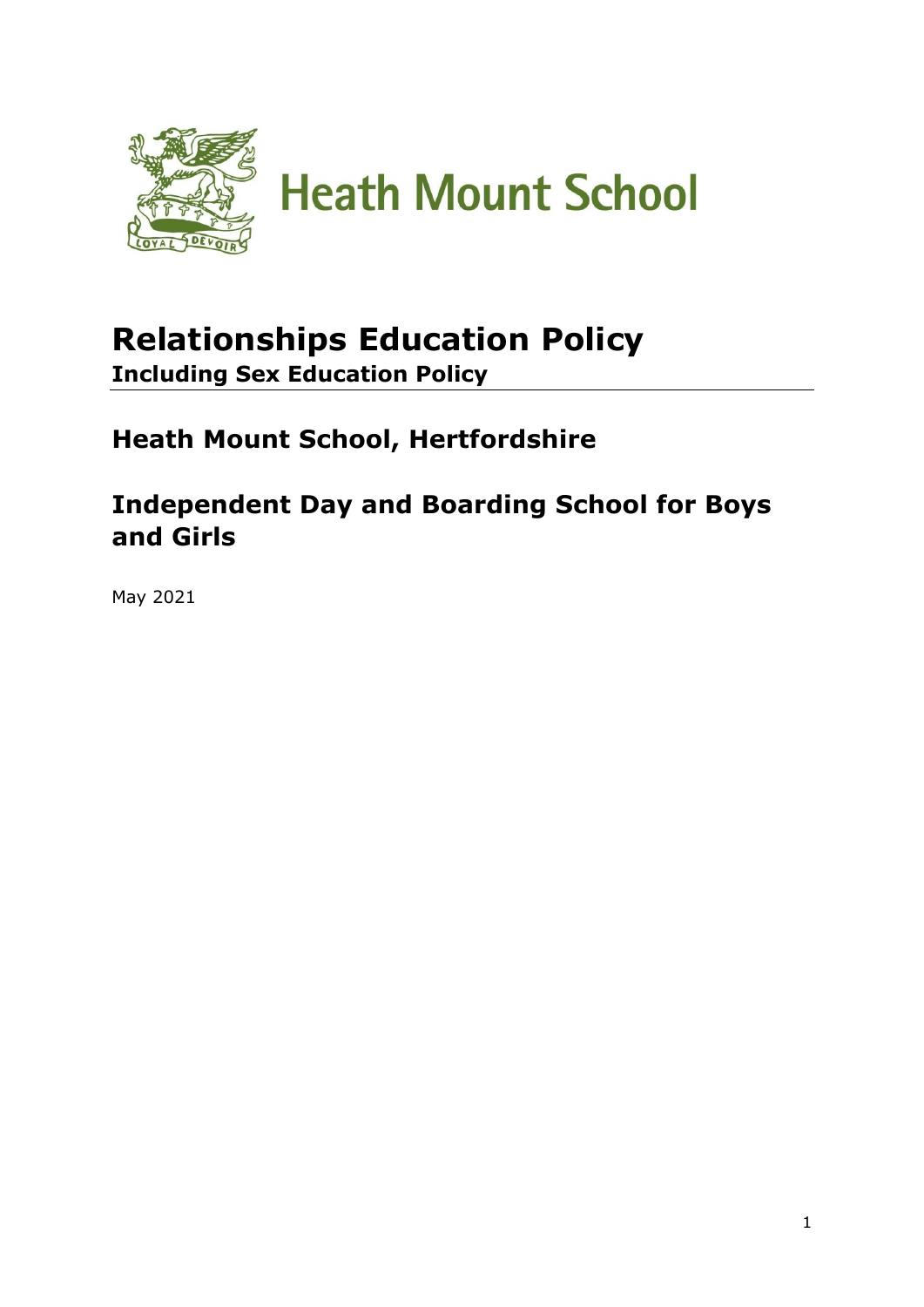# **1. Introduction**

- 1.1 Heath Mount School ('the School') believes that effective relationships education and relationships and sex education (RSE) is essential for young people to make responsible and well-informed decisions about their lives. The aim of RSE is to help prepare pupils for the opportunities, responsibilities, and experiences of adult life. The School recognises that to embrace the challenges of creating a happy and successful adult life, pupils need knowledge that will enable them to make informed decisions about their wellbeing, health, and relationships and to build self-efficacy. These subjects can support children and young people to develop resilience, to know how and when to ask for help, and to know where to access support.
- 1.2 The School recognises that the role of parents in the development of their children's understanding about relationships is vital. Parents are first teachers of their children. They have the most significant influence in enabling their children to grow to maturity and to form healthy relationships. The School's RSE programme is intended to complement and support the role of parents and carers in educating their children about sexuality and relationships.
- 1.3 The School recognises an aim of this policy is to help to create a culture of safety, equality, and protection.
- 1.4 The School is required to ensure that every pupil up to and including Year 6 is provided with relationships education and further, that every pupil of secondary school age (Years 7 and 8) is provided with relationships and sex education except in so far as the pupil is excused (see paragraph 18 below). Throughout this policy, we refer to the overarching subject of relationships and relationships and sex education as 'RSE' except where we are specifically referring to our primary curriculum, which is referred to as relationships education. All references to the Years 7 and 8 curriculum are referred to as RSE.

# **2. Aims**

- 2.1.Relationships education for primary education and RSE for secondary education is part of the Personal, Social, Health and Economic Education (PSHEE) curriculum in the context of a broad and balanced curriculum, intended to provide what children and young people need to know about how to be safe and healthy, and how to manage their academic, personal and social lives in a positive way. The education provided is age appropriate and developmentally appropriate and is taught sensitively and inclusively, with respect to the backgrounds and beliefs of pupils and parents, with the aim of providing pupils with the knowledge they need of the law.
- 2.2. What pupils will learn in RSE at School is set out in more detail in the School's leaflet to parents, '*Talking to Children about Relationships and Sex.'* (Appendix 1). Further details of what is covered under the RSE curriculum as pupils progress through the School is contained within Appendix 2 *'Relationships and Sex Education Curriculum Map.'* This is an evolving document which the School may need to adapt as and when necessary. Curriculum maps are updated termly, and these can be found on the School's website. The aims of relationships education and RSE at the School are:
	- 2.2.1. To provide a consistent standard of relationships education, sex, and health education across the school;
	- 2.2.2. To enable pupils to learn about the nature of marriage and civil partnership and their importance for family life and raising children;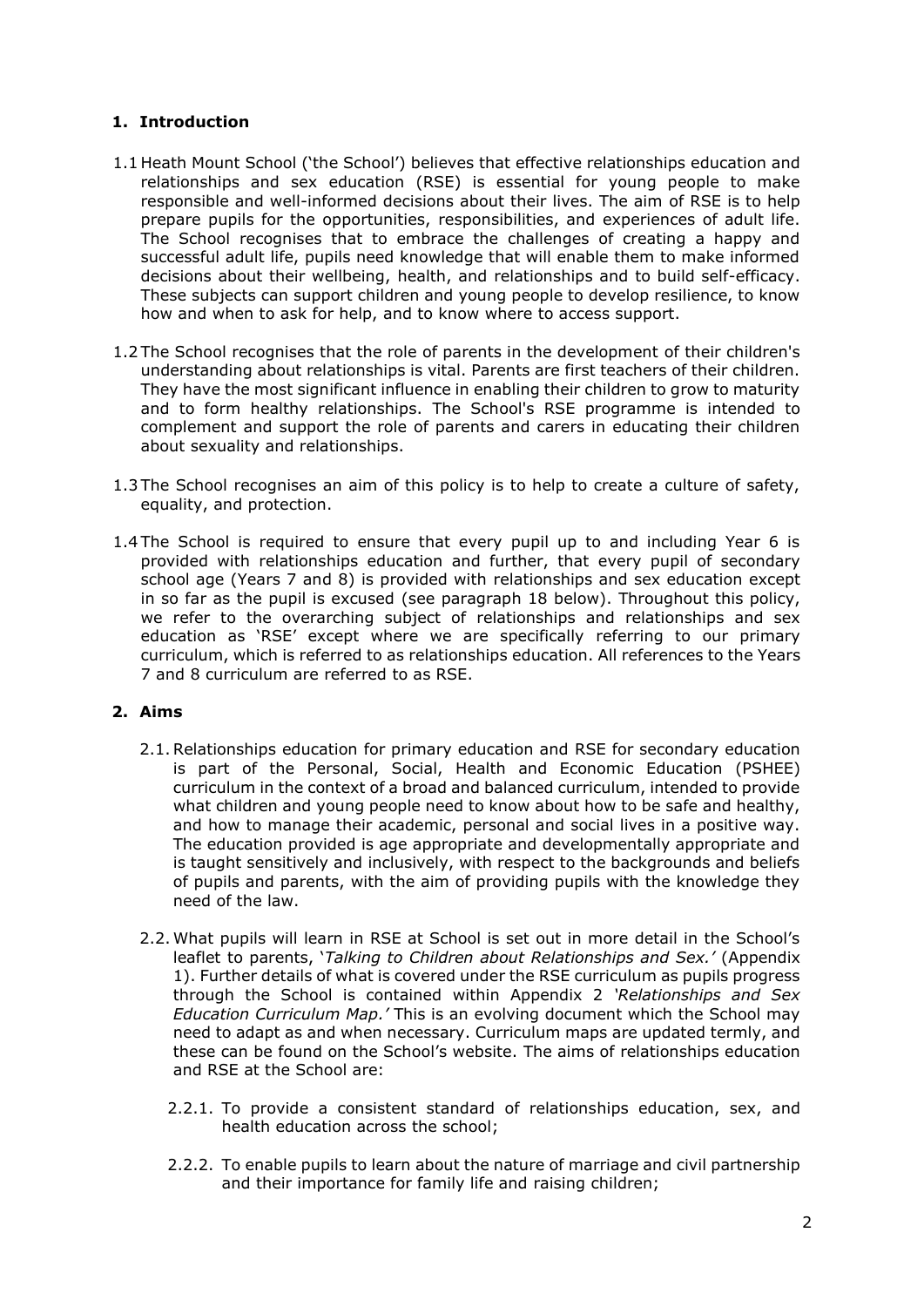- 2.2.3. To understand safety in forming and maintaining relationships; the characteristics of healthy relationships and how relationships may affect physical and mental health and wellbeing.
- 2.2.4. Provide a framework in which sensitive discussions can take place;
- 2.2.5. Prepare pupils for puberty, and give them an understanding of sexual development and the importance of health and hygiene;
- 2.2.6. Help pupils develop feelings of self-respect, confidence, and empathy;
- 2.2.7. Create a positive culture around issues of sexuality and relationships;
- 2.2.8. Teach pupils the correct vocabulary to describe themselves and their bodies;
- 2.2.9. Prepare pupils for puberty, and give them an understanding of sexual development and the importance of health and hygiene;
- 2.2.10. Give pupils an understanding of reproduction and sexual development;
- 2.2.11. Ensure that all pupils, by the time they reach secondary school age, are well equipped and on an equal footing, to deal with the secondary RSHE curriculum.
- 2.2.12. To provide all pupils with knowledge, skills, and attitudes that will enable them to make positive and healthy choices concerning relationships as they grow up and deal with risk.
- 2.2.13. Combat exploitation.

# **3. Application and Accessibility**

- 3.1. This policy is a whole school policy and has been authorised by the governors and applies to all pupils, including those in the EYFS, and all staff.
- 3.2. This policy is published on the School's website. It is available free of charge in hard copy on request from the School Office and can be made available in large print or other accessible format if required.
- 3.3. This policy and all of the policies referred to in it, are available to staff in the policies folder on the staff drive and on the staff room noticeboards in each section of the School.

# **4. Regulatory Framework**

- 4.1. This policy has been prepared to meet the School's statutory and regulatory responsibilities under:
	- 4.1.1. Education (Independent School Standards) Regulations 2014;
	- 4.1.2. Statutory framework for the Early Years Foundation Stage (DfE, March 2017);
	- 4.1.3. Education and Skills Act 2008;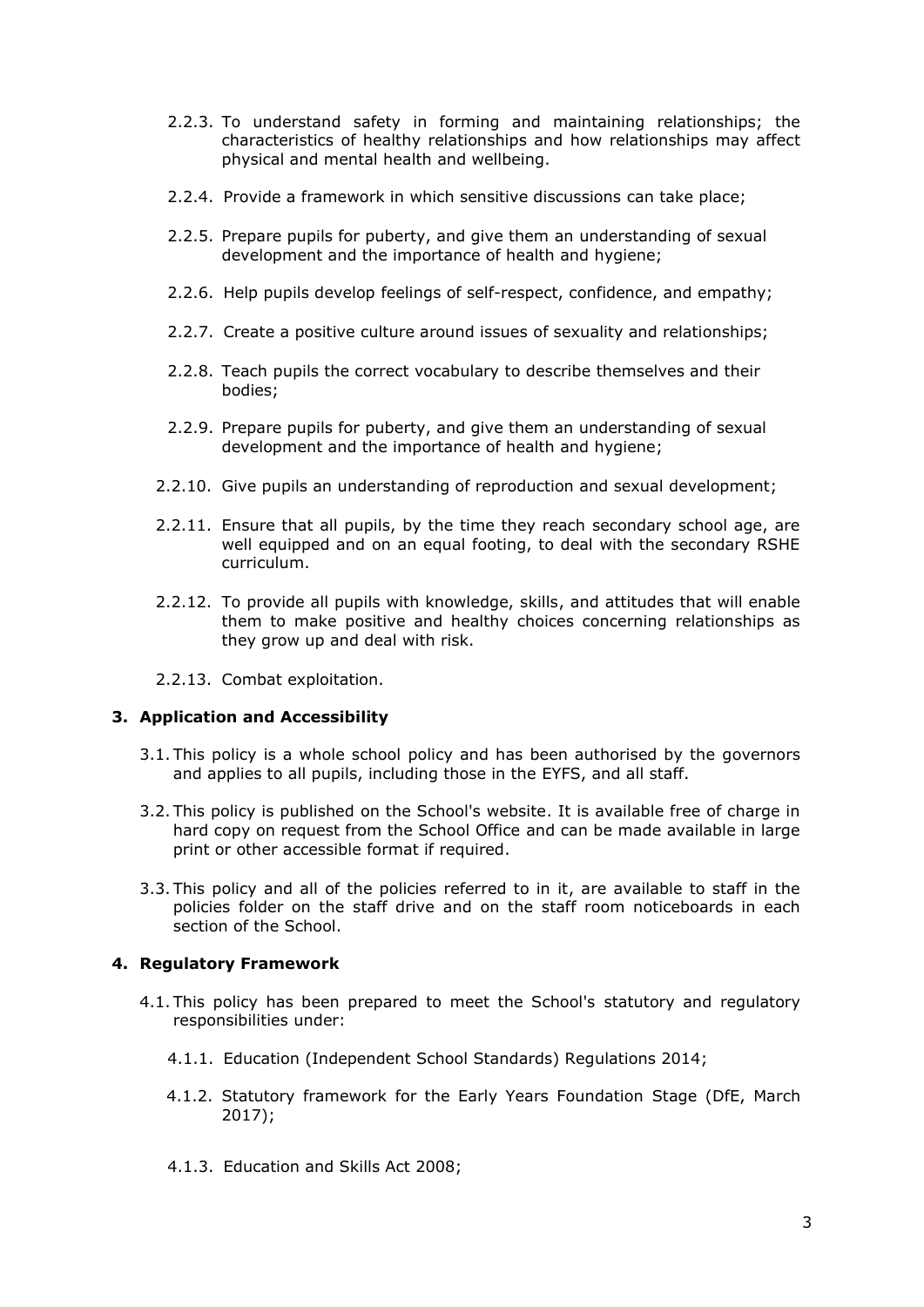- 4.1.4. Education Act 2002;
- 4.1.5. Children Act 1989;
- 4.1.6. Equality Act 2010;
- 4.1.7. Children and Families Act 2014;
- 4.1.8. Children and Social Work Act 2017;
- 4.1.9. Relationships Education, Relationships and Sex Education and Health Education (England) Regulations 2019.
- 4.2. This policy has regard to the following guidance and advice:
	- 4.2.1. *[Keeping children safe in education](https://www.gov.uk/government/publications/keeping-children-safe-in-education--2)* [\(D](https://www.gov.uk/government/publications/keeping-children-safe-in-education--2)fE, September 2021) (**KCSIE**);
	- 4.2.2. *[Working together to safeguard children: statutory guidance on inter](https://www.gov.uk/government/publications/working-together-to-safeguard-children--2)[agency working to safeguard and promote the welfare of children](https://www.gov.uk/government/publications/working-together-to-safeguard-children--2)* (DfE, July 2018);
	- 4.2.3. *[Sexting in schools and colleges: responding to incidents and safeguarding](https://www.gov.uk/government/uploads/system/uploads/attachment_data/file/609874/6_2939_SP_NCA_Sexting_In_Schools_FINAL_Update_Jan17.pdf)  [young people](https://www.gov.uk/government/uploads/system/uploads/attachment_data/file/609874/6_2939_SP_NCA_Sexting_In_Schools_FINAL_Update_Jan17.pdf)* [\(U](https://www.gov.uk/government/uploads/system/uploads/attachment_data/file/609874/6_2939_SP_NCA_Sexting_In_Schools_FINAL_Update_Jan17.pdf)K Council for Child Internet Safety, August 2016);
	- 4.2.4. *[Sexual violence and sexual harassment between children in schools and](https://www.gov.uk/government/uploads/system/uploads/attachment_data/file/667862/Sexual_Harassment_and_Sexual_Violence_-_Advice.pdf)  [colleges](https://www.gov.uk/government/uploads/system/uploads/attachment_data/file/667862/Sexual_Harassment_and_Sexual_Violence_-_Advice.pdf)* [\(](https://www.gov.uk/government/uploads/system/uploads/attachment_data/file/667862/Sexual_Harassment_and_Sexual_Violence_-_Advice.pdf)DfE, May 2018);
	- 4.2.5. *[Searching, screening and confiscation: advice for schools](https://assets.publishing.service.gov.uk/government/uploads/system/uploads/attachment_data/file/674416/Searching_screening_and_confiscation.pdf) [\(](https://assets.publishing.service.gov.uk/government/uploads/system/uploads/attachment_data/file/674416/Searching_screening_and_confiscation.pdf)DfE, January 2018);*
	- 4.2.6. *[Relationships education, relationships and sex education and health](https://www.gov.uk/government/news/relationships-education-relationships-and-sex-education-rse-and-health-education-faqs)  [education FAQs](https://www.gov.uk/government/news/relationships-education-relationships-and-sex-education-rse-and-health-education-faqs) [\(](https://www.gov.uk/government/news/relationships-education-relationships-and-sex-education-rse-and-health-education-faqs)DfE, May 2018),* the Government response to draft Relationships education and relationships and sex education (RSE) and health education guidance; and
	- 4.2.7. *[Relationships, sex and health education: guide for schools](https://assets.publishing.service.gov.uk/government/uploads/system/uploads/attachment_data/file/805781/Relationships_Education__Relationships_and_Sex_Education__RSE__and_Health_Education.pdf)* (DfE, June 2019), DfE guide for parents that schools can use to communicate about teaching relationships and health education.
	- 4.2.8. *[Creating an LGBT-inclusive primary curriculum](https://www.stonewall.org.uk/system/files/creating_an_lgbt-inclusive_primary_curriculum_2019.pdf)* [\(](https://www.stonewall.org.uk/system/files/creating_an_lgbt-inclusive_primary_curriculum_2019.pdf)Stonewall, 2019)

# **5. Definitions**

5.1. Where the following words or phrases are used in this policy:

- 5.1.1. *PSHEE* refers to *Personal, Social, Health and Economic Education*. Schools are expected to use their PSHEE programme to deliver statutory content in the delivery of their curriculum.
	- 5.1.2. *'Relationships education'* refers to teaching children, in partnership with parents, how to respect themselves and others and to, look after themselves. The focus is on teaching the fundamental building blocks and characteristics of positive relationships, with particular reference to friendships, family relationships, and relationships with other children and with adults. The School delivers much of this through Relationships and Health Education, which are statutory parts of the broader subject, PSHEE.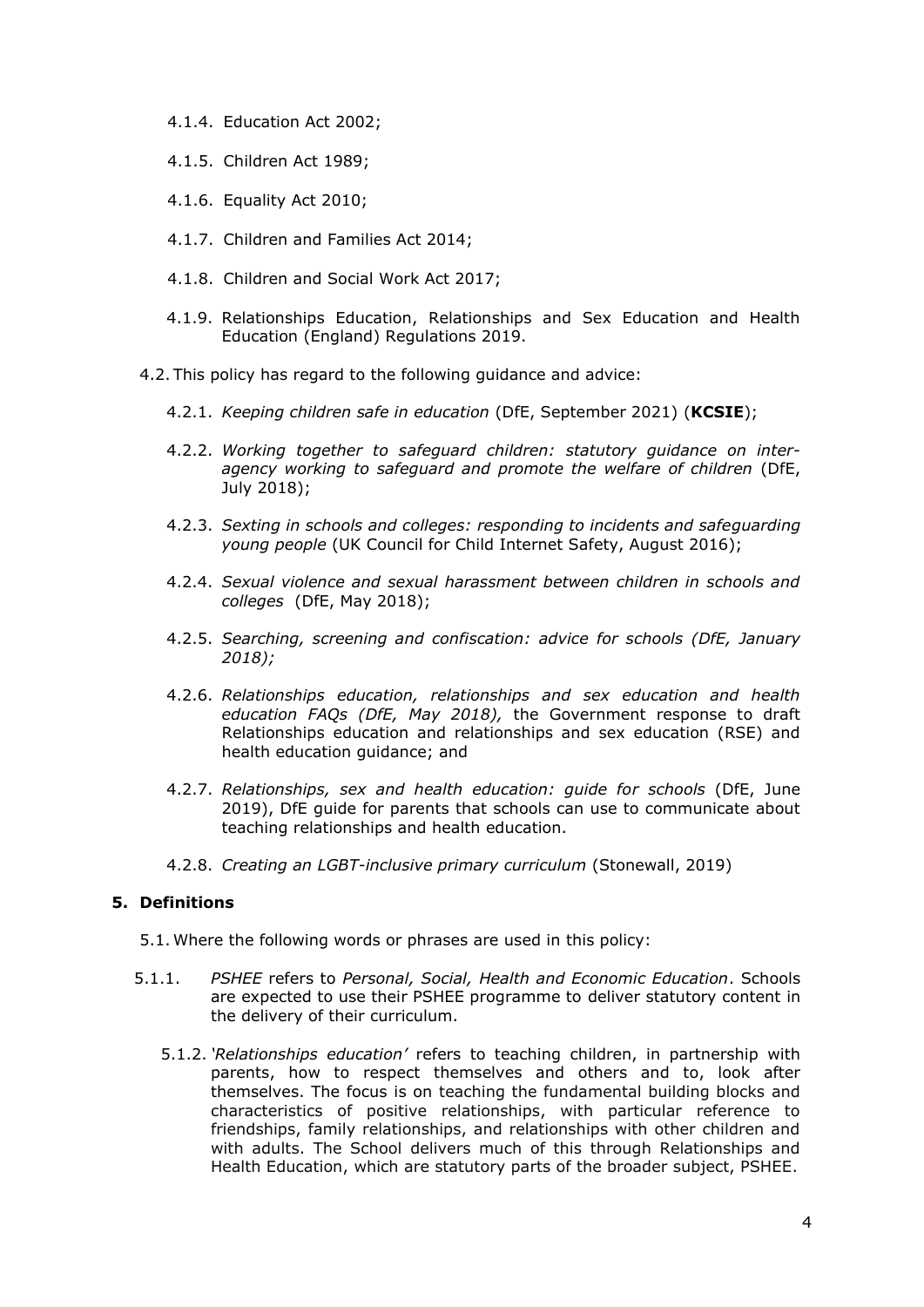- 5.1.3. *RSE 'Relationships and Sex Education'* is about the emotional, social, and cultural development of pupils, and involves learning, in partnership with parents, about relationships, sexual health, sexuality, healthy lifestyles, diversity and personal identity. It involves a combination of sharing information and exploring issues and values. It is not about the promotion of sexual activity.
- 5.1.4. *'Sex Education'* is defined by the School (following guidance from the DfE) as learning about *'how a (human) baby is conceived and born.'*
- 5.1.5. *SMSC* refers to *Spiritual, Moral, Social and Cultural Development.*
- 5.1.6. references to '*the School'* mean Heath Mount School;
- 5.1.7. references to '*the Head*' mean Head of the School;
- 5.1.8. references to '*Parent or Parents'* means the natural or adoptive parents of the pupil (irrespective of whether they are or have ever been married, with whom the pupil lives, or whether they have contact with the pupil) as well as any person who is not the natural or adoptive parent of the pupil, but who has care of, or parental responsibility for, the pupil (e.g. legal guardian);
- 5.1.9. references to '*staff'* mean all those who work on behalf of the School, regardless of their employment status, including contractors, supply and agency staff, volunteers, and Governors.

#### **6. Policy Development and consultation**

- 6.1. The School has taken into account the DfE's recommendation that all primary schools have a Sex Education programme and understands that this is not a statutory requirement. The School understands that teaching in sex education must be tailored to the needs and physical and emotional maturity of the pupils. Parents/carers, governors and pupils have been consulted about this and the School has decided that it will offer content in Sex Education in the context of Relationships Education and RSE, alongside the science curriculum. This may be subject to change, following consultation with parents and pupils.
- 6.2. This policy has been developed in consultation with staff, pupils, and parents. The consultation and policy development process involved the following steps:
	- 6.2.1. Review: The Director of Curriculum working with the Deputy Head (Pastoral) and Head of PSHEE pulled together all of the relevant national and local guidance. Recommendations were made to the Senior Management Team.
	- 6.2.2. Staff consultation: staff were given the opportunity via Inset sessions to comment on the School's approach to the delivery of relationships education and Relationships and Sex Education.
	- 6.2.3. Parents' consultation: parents have been appraised of the School's proposed approach via email updates. All parents were invited to attend a webinar about the curriculum and policy, with a recording of this webinar then being made available to all parents. Parents will be informed before each RSE unit is taught of the specific content to be covered.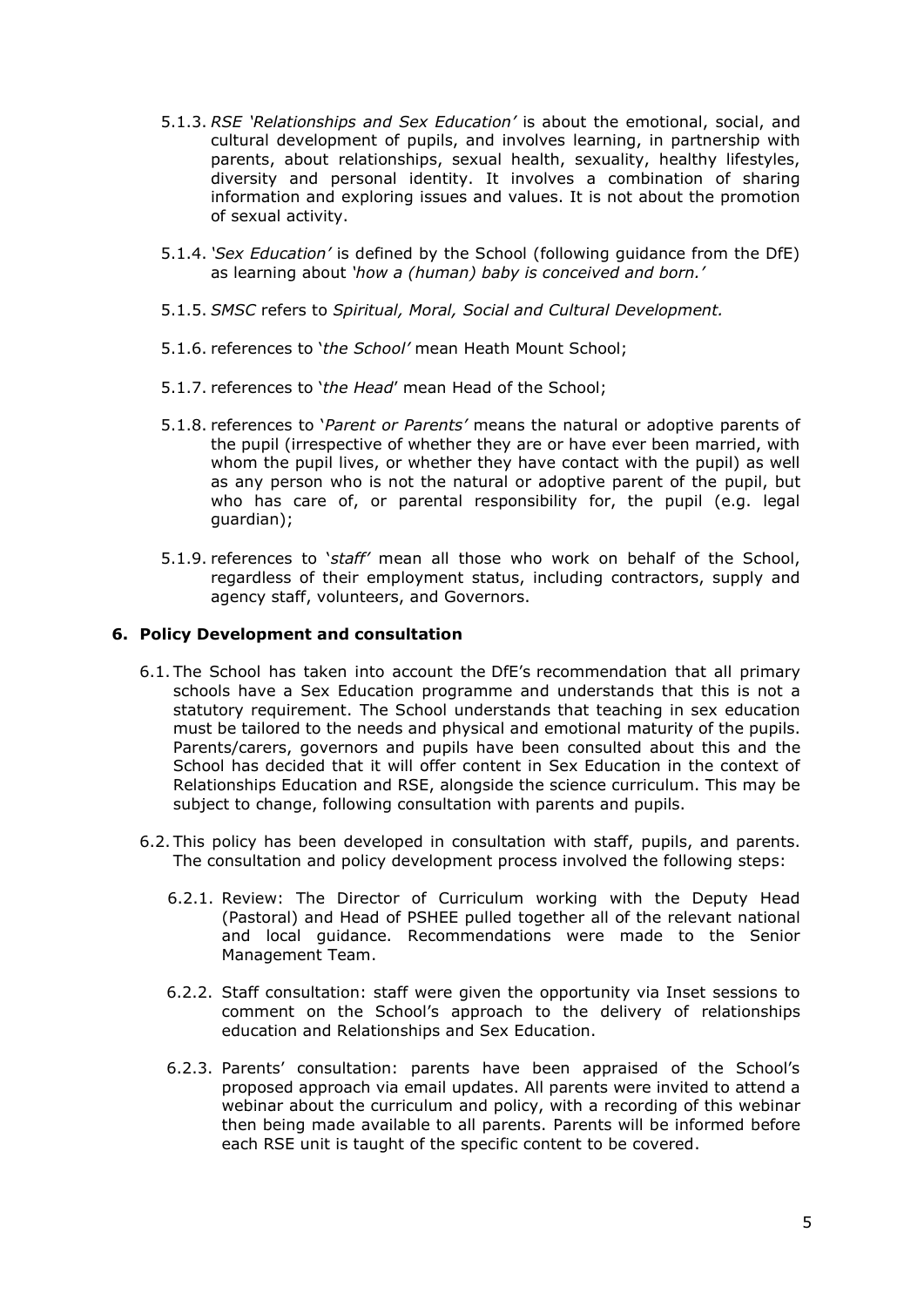- 6.2.4. Governors consultation and approval: governors have been involved in the development of the School's approach and the policy and consultation process. Once amendments were made, the policy was shared with governors and approved.
- 6.2.5. Pupil consultation: The School has and will continue to investigate what exactly pupils want from their RSE.
- 6.3.As a result of this process, the School decided to offer content in Sex Education in the context of Relationships Education and RSE*.*

#### **7. Curriculum Content**

- 7.1. The School's Curriculum is set out at Appendix 2, but this may need to be adapted as and when necessary.
- 7.2. The School have developed the Curriculum in consultation with parents, pupils, and staff, considering the age, needs and feelings of pupils. If pupils ask questions outside the scope of this policy, teachers will respond in an appropriate manner, so they are fully informed and do not need to seek answers online.
- 7.3.Relationships education throughout the School focuses on teaching the fundamental building blocks and characteristic of positive relationships including:
	- 7.3.1. Families and people who care for me;
	- 7.3.2. Caring friendships;
	- 7.3.3. Respectful relationships;
	- 7.3.4. Online relationships and
	- 7.3.5. Being safe.
- 7.4. The PSHEE and SMSC policies detail what each topic covers and when each topic is taught. See Appendix 2 for a broad overview of the curriculum map.
- 7.5. In Years 7 and 8, relationships and sex education will include teaching to develop knowledge on the topics specified for primary education. In addition, the curriculum provision is outlined in Appendix 1.
- 7.6.RSE is taught within the PSHEE curriculum. The biological aspects of RSE (how a (human) baby is conceived and born) are taught within the science curriculum. This extends the learning about sexual reproduction in *'some plants and animals'*  required through the Science national curriculum. It also complements the statutory requirement to teach about puberty as part of Science and Health Education, as understanding sexual reproduction in humans enables children to understand the processes of puberty. This is taught in Years 7 and 8 at the School (see Appendix 2).
- 7.7.RSE focuses on giving young people the information they need to help them develop healthy, nurturing relationships of all kinds including:
	- 7.7.1. Families;
	- 7.7.2. Respectful relationships, including friendships;
	- 7.7.3. Online and media
	- 7.7.4. Being safe;
	- 7.7.5. Intimate and sexual relationships, including sexual health.
- 7.8. These areas of learning are taught within the context of family life, taking care to ensure that there is no stigmatisation of children based on their home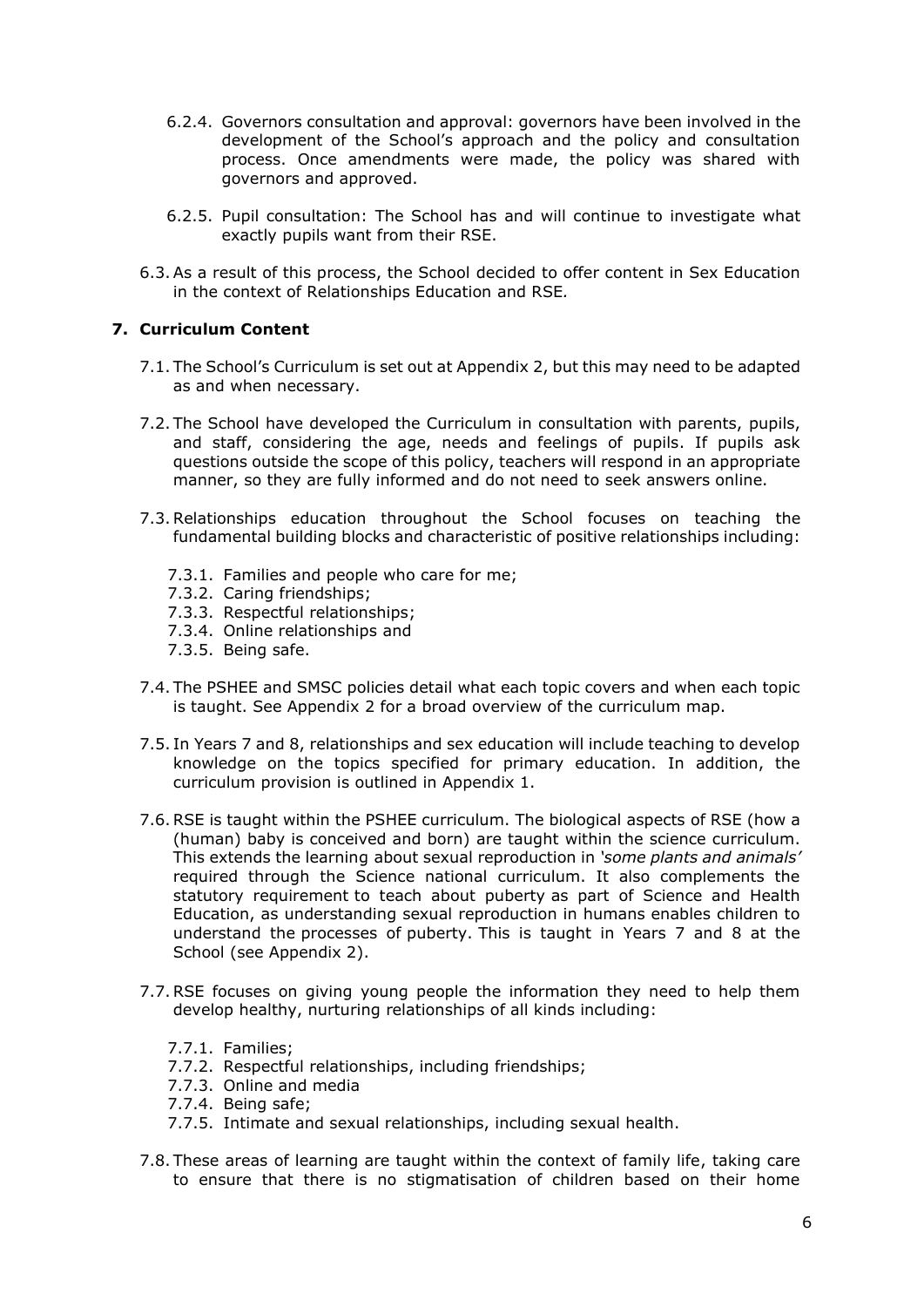circumstances (families can include single parent families, LGBTQ parents, families headed by grandparents, adoptive parents, foster parents / carers amongst other structures) along with reflecting sensitively that some children may have a different structure of support around them (for example: looked after children or young carers).

#### **8. Curriculum delivery**

- 8.1. The content of the RSE curriculum is delivered through the curriculum areas of science, PSHEE and other relevant departments (e.g. Theology, Philosophy and Religion - TPR) and is also delivered in the following ways:
- 8.2. Pastoral programme:
	- 8.2.1. tutor time delivered by form tutors;
	- 8.2.2. assembly delivered by members of staff and / or external agencies;
	- 8.2.3. collapsed timetable sessions delivered by members of staff and / or external agencies;
	- 8.2.4. The PSHEE, science, TPR curriculum (see curriculum map at Appendix 2).

#### **9. Content of Sex Education**

- 9.1. In addition to relationships education, the School will teach sex education including teaching contained in the science curriculum about the main external body parts, the human body as it grows from birth to old age (including puberty) and the reproduction in some plants and animals and all aspects of reproductive health education and relevant topics outlined in Appendix 2.
- 9.2. The DfE guidance requires primary schools that teach additional sex education to define any sex education they choose to teach other than that covered in the science curriculum. Accordingly, the following summary in this paragraph, alongside Appendix 2 and any communications to parents, the curriculum provides what the School chooses to teach in this area.
- 9.3. The content of the School's Sex Education programme will be gradually developed in an age appropriate way. Years 1/2 will learn that human babies grow inside their mothers alongside learning in Science that adult animals produce offspring like themselves. (Cats have kittens. Cows have calves etc.) Years 3/4 will learn that every human began when a seed from a male and an egg from a female join together. They will not yet learn about the means by which egg and sperm join. Years 7/8 will learn about human sexual reproduction and other ways that eggs and sperm are joined (e.g. IVF) in age appropriate detail. They will learn about vaginal birth and caesarean section in age appropriate ways, reflecting the experiences of children and families they know.
- 9.4. The School science curriculum map includes reference to the subject coverage in related areas including the main external body parts, the human body as it grows from birth to old age (including puberty) and the reproduction in some plants and animals. In addition, the School delivers sex education for primary age pupils as set out in Appendix 2.
- 9.5.Sex education in Years 7 and 8, as part of RSE in secondary schools also includes teaching about intimate and sexual relationships, including sexual health. It also includes what the law says about sex, relationships, and young people, as well as broader safeguarding issues and using technology.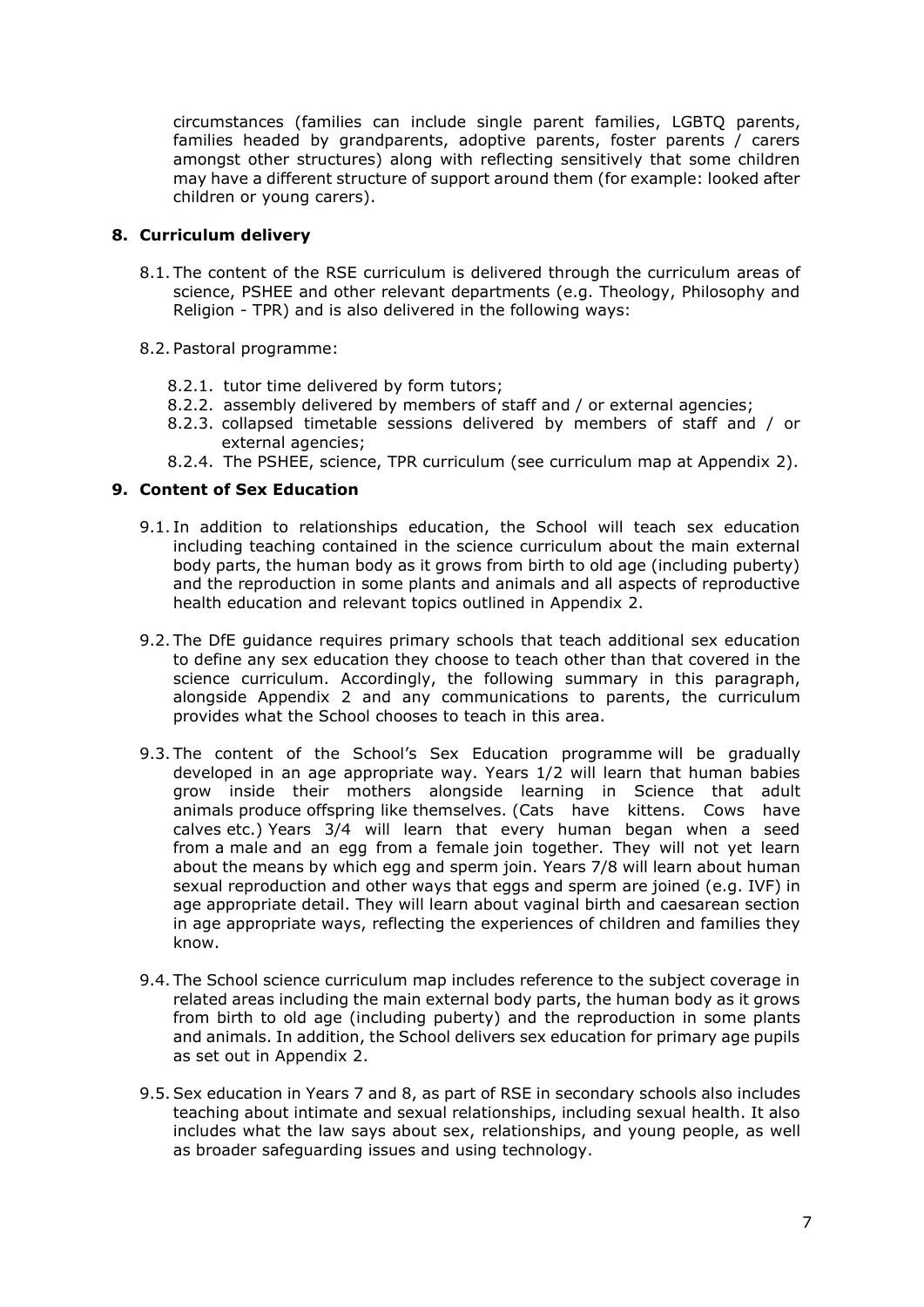# **10. Teaching Methodologies**

10.1. In Sex Education there is a certain amount of knowledge which has to be imparted. Teachers will give the facts in an accessible way using a range of approaches, such as picture books and scientific descriptions. Pupils will be asked to consolidate their learning in ways which enable them to develop skills to discuss sexual body parts and functions confidently.

# **11.Delivery of the Sex Education Curriculum**

- 11.1. Sex Education will be delivered as part of our topic called Relationships and Sex Education (RSE) by a teacher, who knows the needs and natures of the children. The teacher is best placed to tailor the learning to the needs of the pupils.
- 11.2. Parents/carers will be informed by letter about the content of the curriculum in advance of teaching and will be invited to talk to staff if they have questions.
- 11.3. Teachers will be offered support to develop their skills and to learn from others where needed, including team teaching.

# **12. Pupil questions**

12.1. The School appreciates that pupils may ask their teachers or other adults questions pertaining to sex or sexuality which go beyond the School's curriculum. The School's approach is to ensure that teachers are confident to deal with such questions in an age appropriate manner, recognising that children whose questions go unanswered may turn to inappropriate sources of information. INSET and other training will seek to include information on how teachers can respond.

#### **13. Equality**

- 13.1. The School will ensure that it considers the makeup of the student body, including the gender and the age range of the pupils and take this into account in the design and teaching of relationships education and sex and relationships education. The School will consider whether it is appropriate or necessary to put in place additional support for pupils with particular protected characteristics.
- 13.2. The School will be alive to issues such as sexual violence and sexual harassment, sexism, homophobia, and stereotypes and will take positive action to build a culture of respect where such issues will not be tolerated, and any incidences are identified and tackled.

#### **14.Students with Special Educational Needs and Disabilities (SEND)**

14.1. Relationships education and RSE will be accessible for all pupils and to ensure this, teaching will be differentiated and personalised. The School is aware that some pupils are more vulnerable to exploitation, bullying and other issues due to the nature of their SEND and will take this into consideration when designing and teaching these subjects.

#### **15.Lesbian, Gay, Bisexual and Transgender (LGBT)**

15.1. The School will ensure that the teaching of relationships education and RSE is sensitive and age appropriate in content and will consider when it is appropriate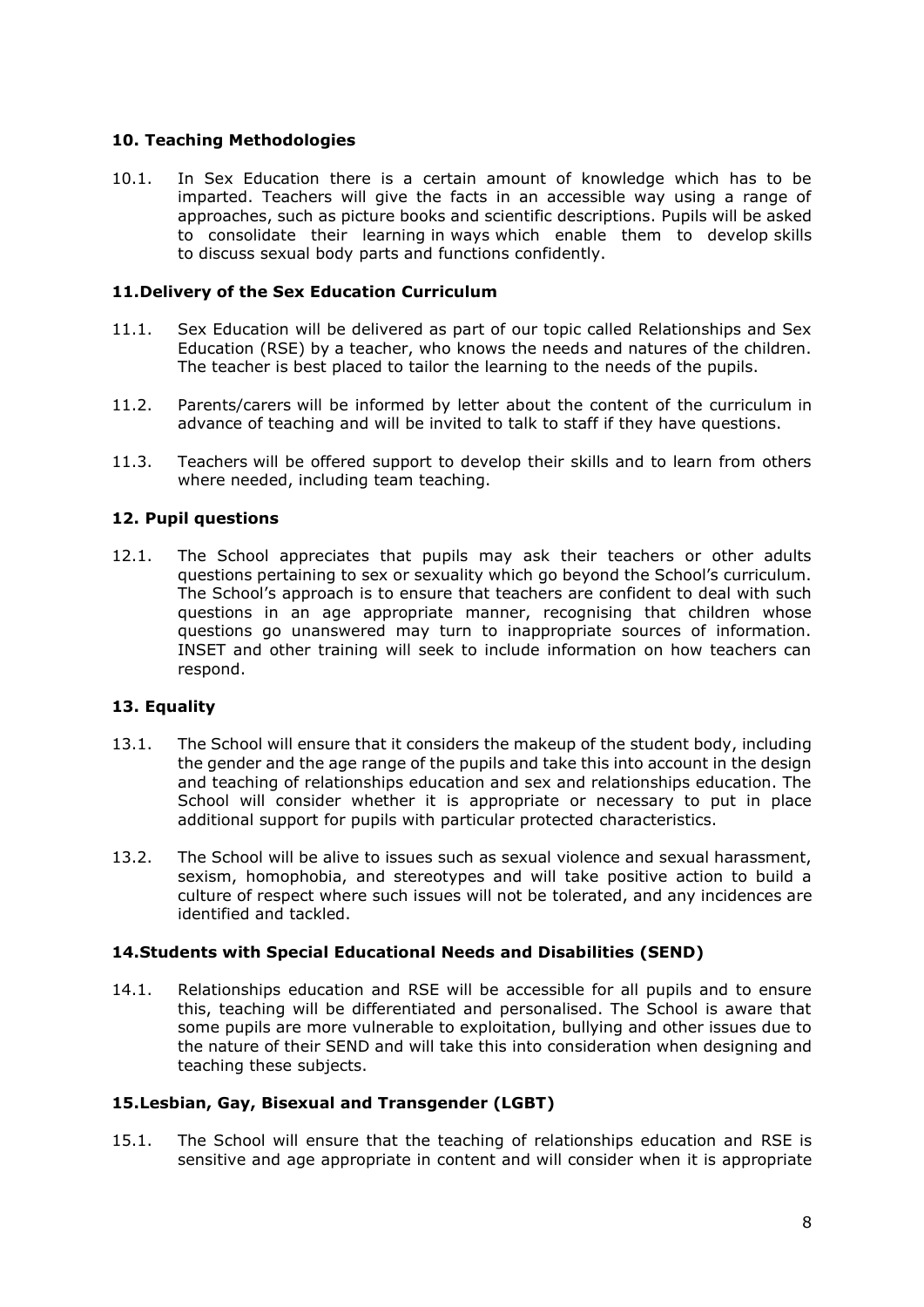to teach pupil about LGBT. This content will be fully integrated into the programmes of study rather than delivered as a stand-alone unit or lesson.

- 15.2. The School is aware of its legal duties, including those pursuant to the Equality Act 2010, which makes it unlawful for the Board of Governors of the School to discriminate against, harass or victimise a pupil or potential pupil in prescribed circumstances, including:
	- 15.2.1. in the way it provides education for pupils;
	- 15.2.2. in the way it provides pupils access to any benefit, facility, or service; or 15.2.3. subjecting them to any other detriment.
- 15.3. The School is also aware of its duties to teach about equality issues and to ensure teaching at the School does not discriminate against pupils.

#### **16. Safeguarding, reports of abuse and confidentiality**

- 16.1. The School will follow *Keeping children safe in education* (**KCSIE**) and will ensure children are taught about safeguarding, including about how to stay safe online. Open forums to discuss potentially sensitive issues will be made available to pupils. Pupils will also be made aware of how to raise concerns or make a report and how any report will be handled.
- 16.2. Teachers will follow the School's policy on confidentiality between themselves and students and manage an appropriate level of confidentiality. Students should be reassured that their best interests will be maintained, but teachers cannot offer or promise absolute confidentiality. Teachers will follow the School's Child Protection and Safeguarding Policy and procedures if a child protection issue is raised.
- 16.3. The School will encourage students to talk to their parents or carers and support them to do so. The School will also inform students of sources of confidential help, for example, the school nurse, counsellor, GP, or local young person's advice service.
- 16.4. Where the school invites external agencies to support the delivery of these subjects, the School will agree in advance of the session how a safeguarding report will be dealt with by the external visitor.

# **17. Parents' participation**

- 17.1. The School recognises that parents and carers are the first teachers of their children and that they play a vital role in:
	- 17.1.1. teaching their children about relationships and sex;
	- 17.1.2. maintaining the culture and ethos of the family;
	- 17.1.3. helping their children cope with the emotional and physical aspects of growing up;
	- 17.1.4. preparing them for the challenges and responsibilities that sexual maturity brings.
- 17.2. The School will consult with parents and carers in the development and review of this policy and on the content of the relationship education and RSE programmes.
- 17.3. The School will communicate to parents what will be taught and when in delivering relationships education and relationships and sex education.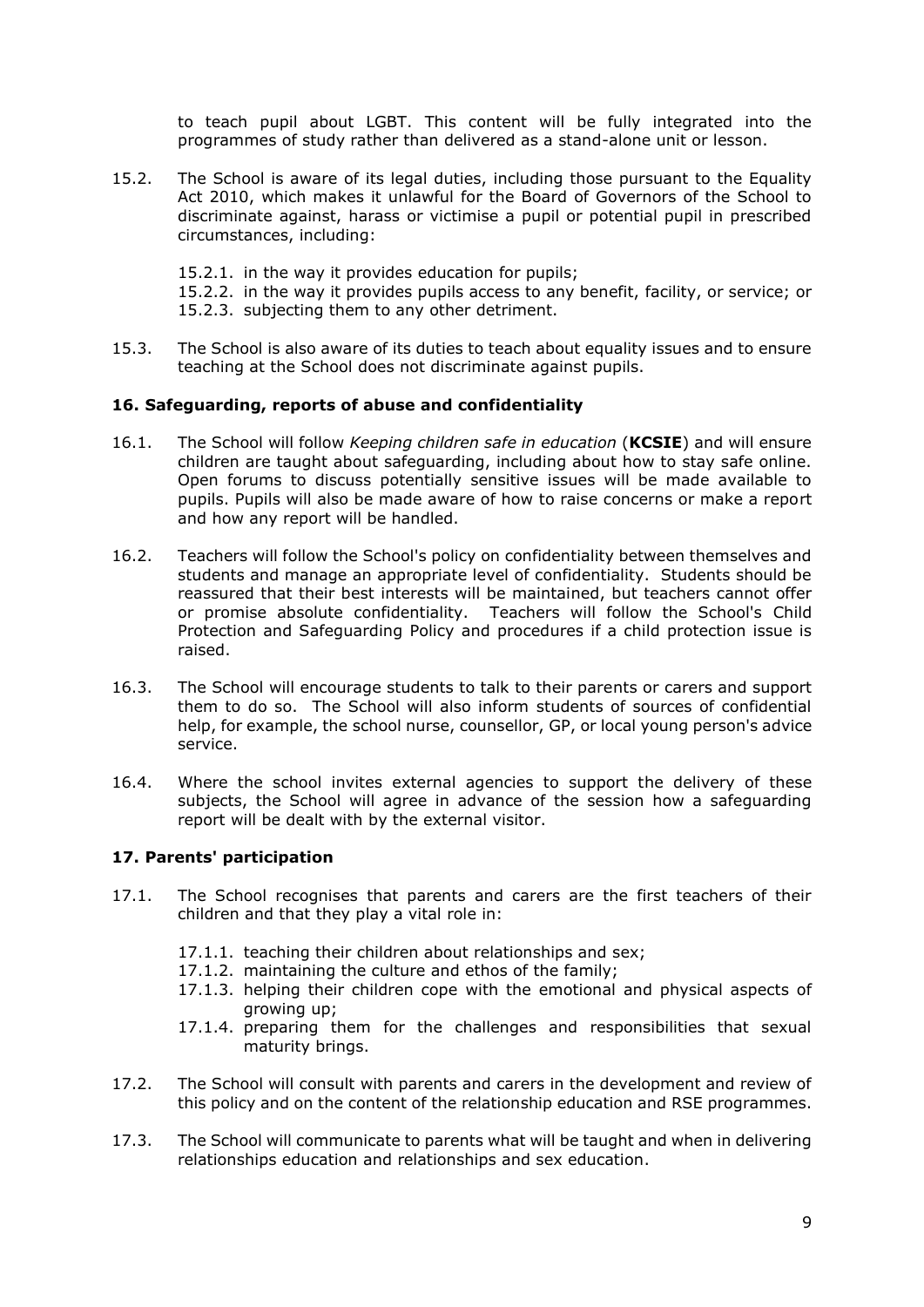- 17.4. Parents and carers of pupils in Years 7-8 have the right to request that their child be withdrawn from some or all of sex education delivered as part of relationships and sex education at secondary age except for those parts included in the science curriculum, which cover the biological aspects of human growth and reproduction. The School will make alternative arrangements for students in each case so that they receive appropriate, purposeful education during the period of withdrawal.
- 17.5. Following a request to withdraw in relation to a pupil in Years 7-8, the Head will request a discussion with the child's parents or carers, and where appropriate, with the child. Following that discussion, except in exceptional circumstances, the School should respect the parents' or carers' request to withdraw the child. Any discussions and decisions will be documented by the School.
- 17.6. Parents and carers of pupils in the Prep School have the right to request that their child be withdrawn from some or all of sex education delivered as part of RSE at primary age except for those parts included in the science curriculum. The individual subjects are identified in the overview of the delivery of teaching units coverage across curriculum areas tables included in Appendix 2.

#### **18. Parents' Right to Withdraw**

- 18.1. Parents have the right to request that their child be withdrawn from some or all of sex education. This right will be communicated to them by the School.
- 18.2. Parents do not have the right to withdraw their children from relationships education.
- 18.3. Parents do have the right to request that their child be excused from some or all of Sex Education delivered as part of statutory Relationships Education. Before granting any such request the Head will discuss the request with parents (and if appropriate, with the child) to ensure that their wishes are understood and to clarify the nature and purpose of the curriculum. The educational, social, and emotional benefits for the child of being part of the lessons will also be discussed. The School will record the discussion and the outcomes.
- 18.4. The School will consider compromise arrangements which will enable the child to receive Sex Education at school (e.g. same sex teacher, same sex teaching group).
- 18.5. The School will offer support to parents who wish to deliver Sex Education at home.
- 18.6. If a pupil is excused from Sex Education, the School will ensure that the pupil receives appropriate, purposeful education during the period of withdrawal.
- 18.7. The parents will be asked to reconfirm their decision to withdraw their children from Sex Education each time a Sex Education element is planned for their child.

#### **19. Training**

- 19.1. The School ensures that regular guidance and training is arranged on induction and at regular intervals thereafter so that staff and volunteers understand what is expected of them by this policy and have the necessary knowledge and skills to carry out their roles.
- 19.2. The level and frequency of training depends on the role of the individual member of staff and the need for them to complete risk assessments as part of their role.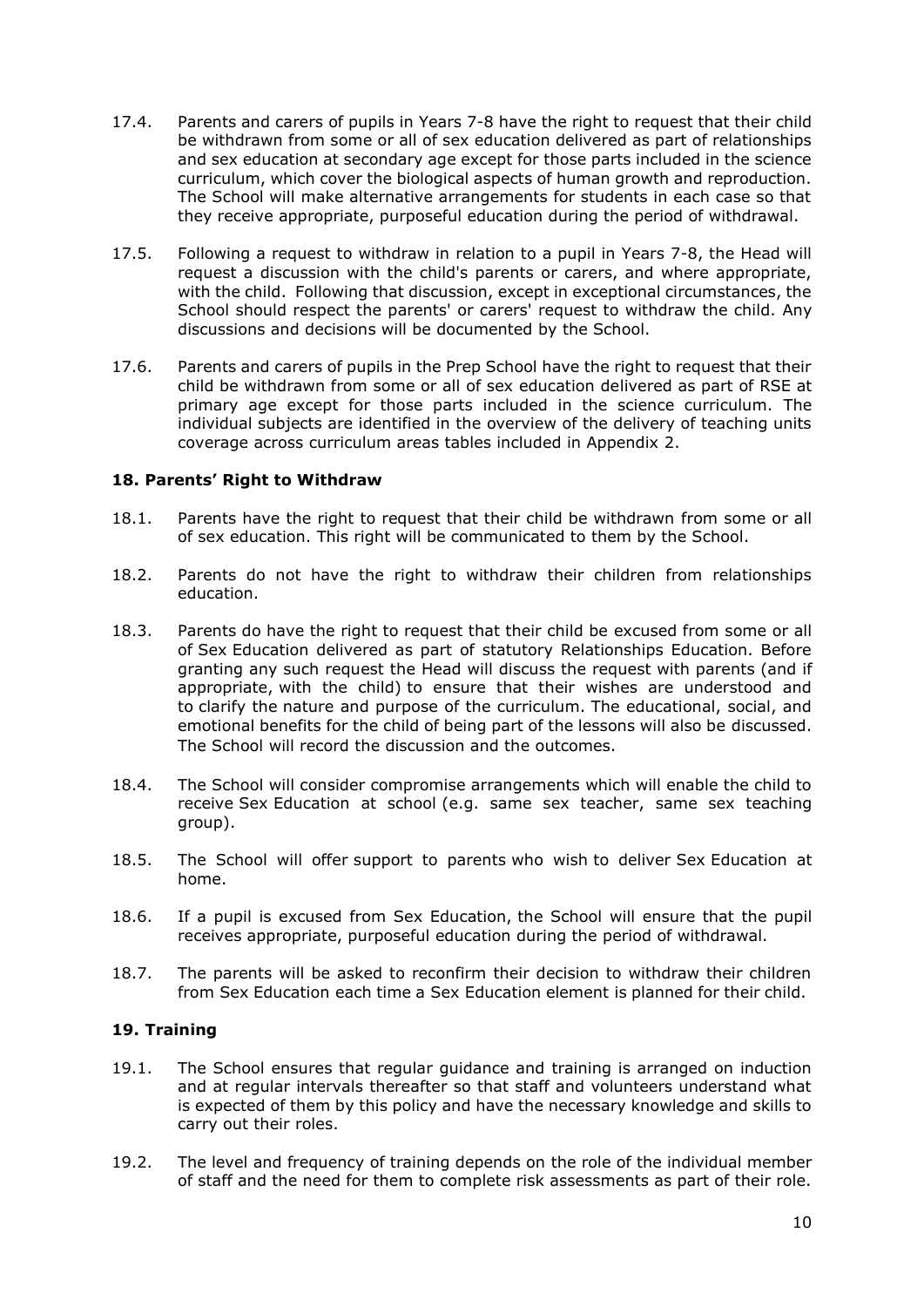19.3. The School maintains written records of all staff training.

#### **20. Record Keeping**

- 20.1. All records created in accordance with this policy are managed in accordance with the School's policies that apply to the retention and destruction of records.
- 20.2. All matters arising from this policy involving a child protection issue will be recorded and dealt with under the School's Child Protection and Safeguarding policy.
- 20.3. The information created in connection with this policy may contain personal data. The School's use of this personal data will be in accordance with data protection law. The School has published a privacy notice on its website which explains how the School will use personal data.

#### **21. Roles and Responsibilities**

#### 21.1. **The governing board**

21.1.1. The governing board has delegated approval of this policy to the Education Committee and will hold the Head to account for the implementation of this policy.

#### 21.2. **The Head**

- 21.2.1. The Head is responsible for ensuring RSE is taught consistently across the School, and for managing requests to withdraw pupils from the nonstatutory and non-science components of RSE (see paragraph 18).
- 21.3. The roles with responsibility for RSE, PSHEE, science and other relevant subject leaders are as follows:
	- 21.3.1. Deputy Head (Pastoral) and Director of Curriculum;
	- 21.3.2. Head of PSHEE, Head of Science, Head of TPR and Heads of each school section;
- 21.4. They will ensure that:
	- 21.4.1. all Schemes of Work are reviewed on a regular basis to assess the content and that the content as defined within the policy is accurate and conforms to current quidance:
	- 21.4.2. colleagues within their department or staff delivering this curriculum are familiar with this policy and ensure that delivery conforms to the guidelines set down in the policy and its appendices;
	- 21.4.3. staff teaching any part of this programme are asked to review content and delivery. The outcomes of this evaluation are used to inform future amendments to the teaching programme, consultation with parents and any training and development needs;
	- 21.4.4. any review of the programme includes an opportunity for the views of parents to be considered;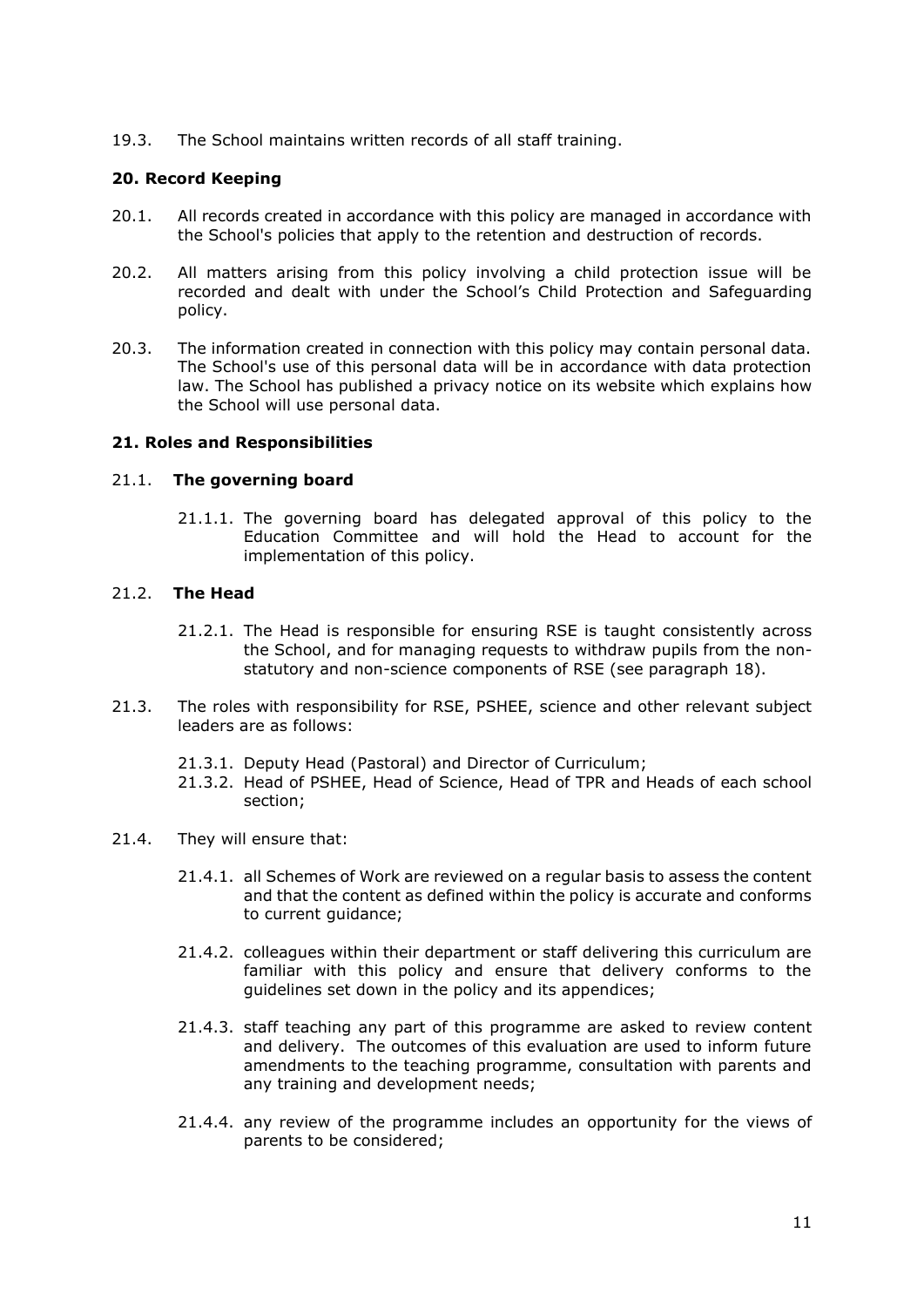21.4.5. the content of all outside agencies' presentations is evaluated to ensure that it is in line with this policy.

### 21.5. **Pupils**

21.5.1. Pupils are expected to engage fully in RSE and, when discussing issues related to RSE, treat others with respect and sensitivity.

# **22. Monitoring, Evaluation and Review**

- 22.1.1. The School will monitor this policy on an ongoing basis, taking into account the recommended guidelines from the relevant authorities and organisations. The School will regularly review the effectiveness of this policy and how it can be improved.
- 22.2. The Governors will review this policy annually.

| Governors' committee reviewing                          | <b>Education Committee</b>                                                                                                                                                                                                                                                                                                                                                                                                                                                         |  |  |
|---------------------------------------------------------|------------------------------------------------------------------------------------------------------------------------------------------------------------------------------------------------------------------------------------------------------------------------------------------------------------------------------------------------------------------------------------------------------------------------------------------------------------------------------------|--|--|
| Date last formally approved and<br>became effective     | 21 <sup>st</sup> June 2021                                                                                                                                                                                                                                                                                                                                                                                                                                                         |  |  |
| Period of review                                        | Annually                                                                                                                                                                                                                                                                                                                                                                                                                                                                           |  |  |
| Next review date                                        | June 2022                                                                                                                                                                                                                                                                                                                                                                                                                                                                          |  |  |
| Person responsible for implementation<br>and monitoring | Director of Curriculum                                                                                                                                                                                                                                                                                                                                                                                                                                                             |  |  |
| Related policies                                        | safeguarding and child protection<br>$\bullet$<br>policy and procedures;<br>behaviour and discipline policy;<br>$\bullet$<br>risk assessment policy for pupil<br>$\bullet$<br>welfare;<br>anti-bullying policy;<br>disability policy;<br>SEND policy<br>$\bullet$<br>equal opportunities policy<br>online safety policy;<br>acceptable use of ICT policy for<br>pupils;<br>curriculum policy;<br>PSHEE policy<br>Spiritual, Moral, Social and<br>Cultural Education (SMSC) policy; |  |  |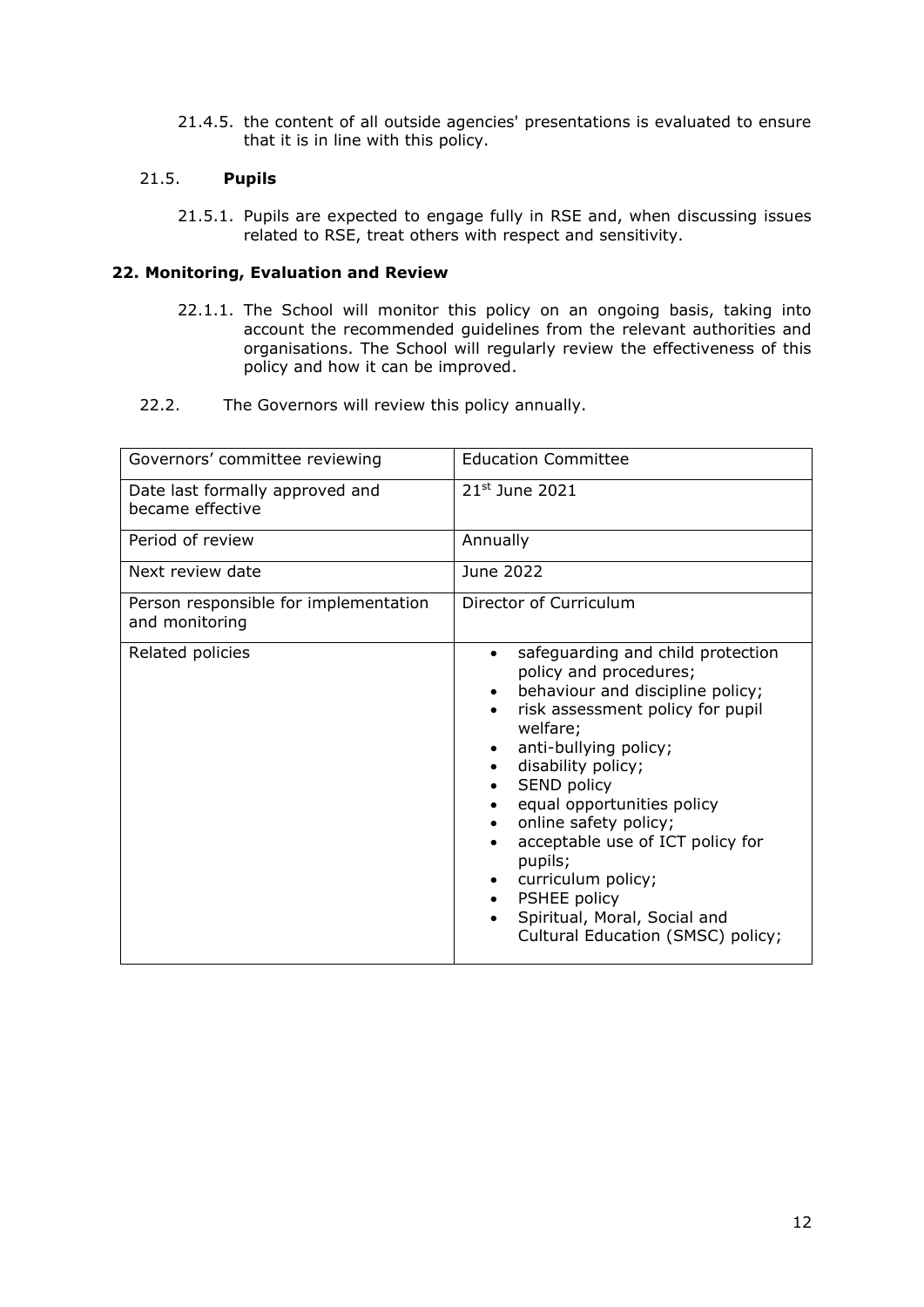#### **Appendix 1:**

#### **Talking to Children about Relationships and Sex**

#### **Support and information for families**

In school we aim to help children to learn to respect themselves and others and move safely and confidently from childhood, through adolescence, into adulthood. We deliver much of this work through Relationships and Health Education, which are statutory parts of the broader subject, PSHE. As part of our programme we provide Relationships and Sex Education (RSE). This programme begins as soon as children arrive in school and continues until the end of secondary school. There is more information on our programme in this leaflet.

We are very aware that the RSE we deliver in school is only a small part of children's learning about their bodies, keeping safe, emotions, relationships, sexual behaviour, sexuality, sexual health and themselves. The majority of children's learning in this area takes place with you at home.

We hope this leaflet gives you some more information about our partnership in developing children's knowledge, skills and attitudes relating to RSE.

#### **Why should parents/carers talk to their children about relationships, bodies and sex?**

- Children tell us they want their parents/carers to be the first ones to talk to them about puberty, sex and relationships.
- If families start talking to their children about bodies, puberty, sex and relationships, they are less likely to get ideas that worry or confuse them and they learn that it's alright to talk about these things at home and to ask for help if they need it.
- Children learn most about values and relationships from family experiences. Close, loving relationships are the best way of showing a young person how your family 'does things' based on your values, culture, faith and beliefs.
- If families talk about relationships, bodies and sex openly and honestly, young people are: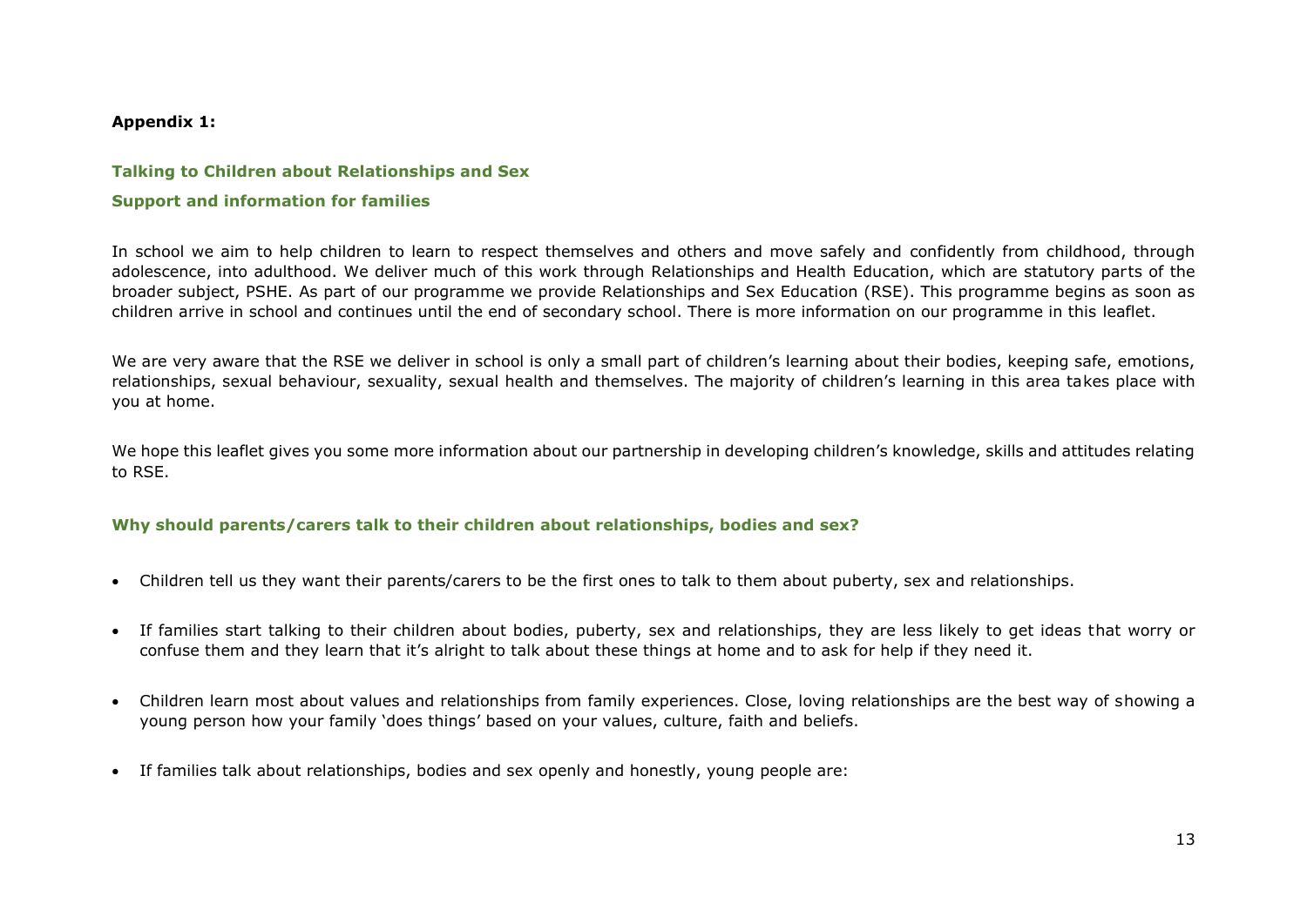- more likely to be able to keep themselves safe from abuse
- more prepared for puberty and the changes they will experience
- more likely to delay having sex for the first time
- more likely to avoid non-consensual or unwanted sexual activity
- more likely to use contraception if they do have sex
- less likely to have an unplanned pregnancy or to get a sexually transmitted infection.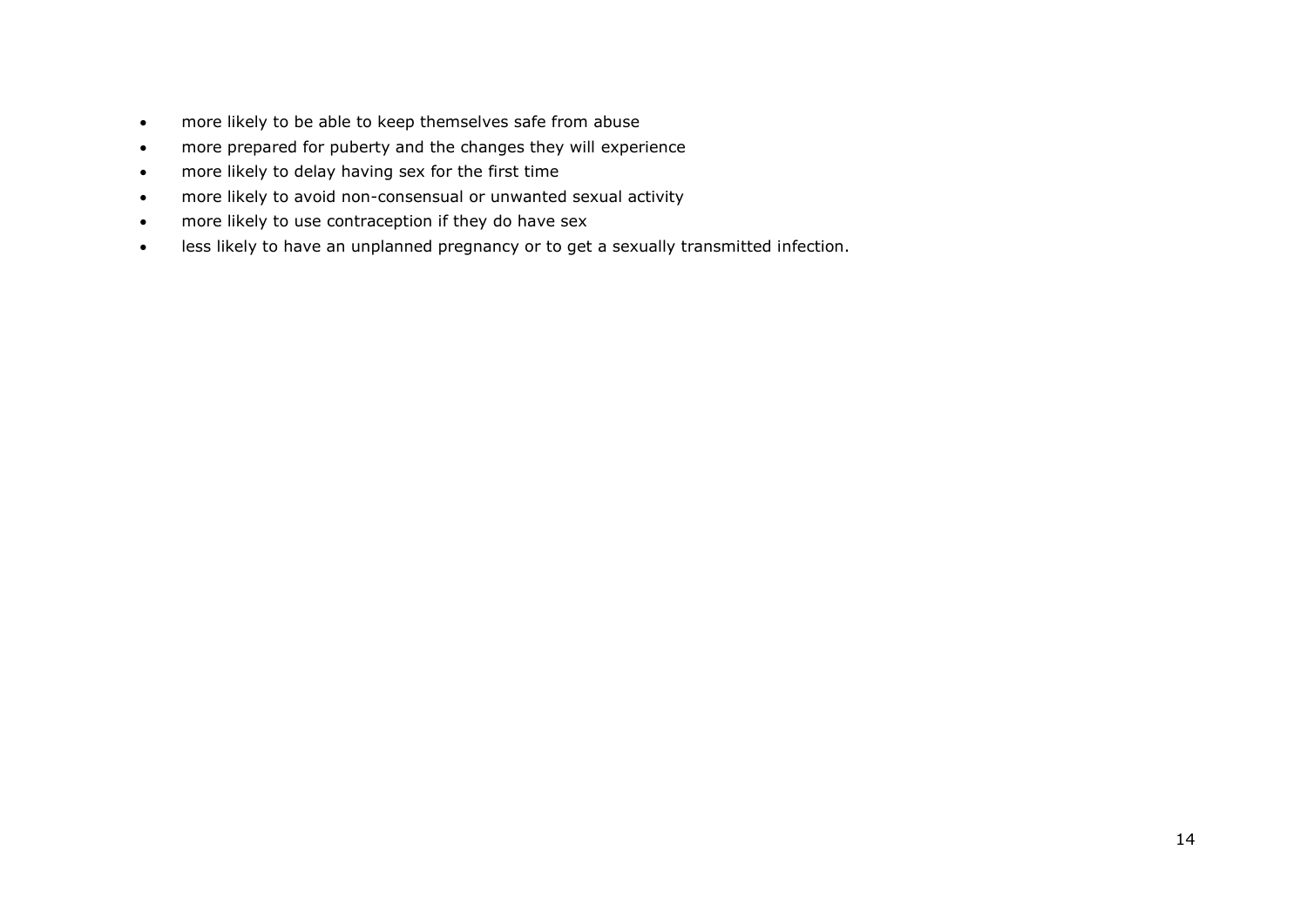# **What do children learn in RSE in school at Heath Mount?**

|         | Questions children will consider                                                                                                                                                                                                                                                                                                                                                                                                                                                                                                                                                                                                                | <b>Content Areas</b>                                                                                                                                                       |
|---------|-------------------------------------------------------------------------------------------------------------------------------------------------------------------------------------------------------------------------------------------------------------------------------------------------------------------------------------------------------------------------------------------------------------------------------------------------------------------------------------------------------------------------------------------------------------------------------------------------------------------------------------------------|----------------------------------------------------------------------------------------------------------------------------------------------------------------------------|
| Age 3-5 | • What does my body look like?<br>• How has my body changed as it has grown?<br>• What can my body do?<br>• What differences and similarities are there<br>between our bodies?<br>• How can I look after my body and keep it<br>clean?<br>• How am I learning to take care of myself and<br>what do I still need help with?<br>• Who are the members of my family and<br>trusted people who look after me?<br>• How do I feel about growing up?<br>• How can I be a good friend?<br>• Can I recognise and show my emotions?                                                                                                                     | • Valuing the body<br>• Body parts<br>• My teeth<br>• Shapes and sizes<br>• Self care skills<br>• Change and<br>responsibilities<br>• Identifying and managing<br>emotions |
| Age 5-7 | • What are the names of the main parts of the<br>body? $(R)$<br>• What can my amazing body do?<br>• When am I in charge of my actions and my<br>body? $(R)$<br>• How can I keep my body clean? (H)<br>• How can I avoid spreading common illnesses<br>and diseases? (H)<br>• How do babies change and grow? (Science)<br>• How have I changed since I was a baby?<br>(Science)<br>• What's growing in that bump? (Science)<br>• What do babies and children need from their<br>families? (R)<br>• Which stable, caring relationships are at the<br>heart of families I know? (R)<br>• What are my responsibilities now I'm growing<br>$up?$ (H) | • External parts of the body<br>• Valuing the body<br>• Personal hygiene<br>• Babies to children to<br>adults<br>• Growing up<br>• Changing responsibilities               |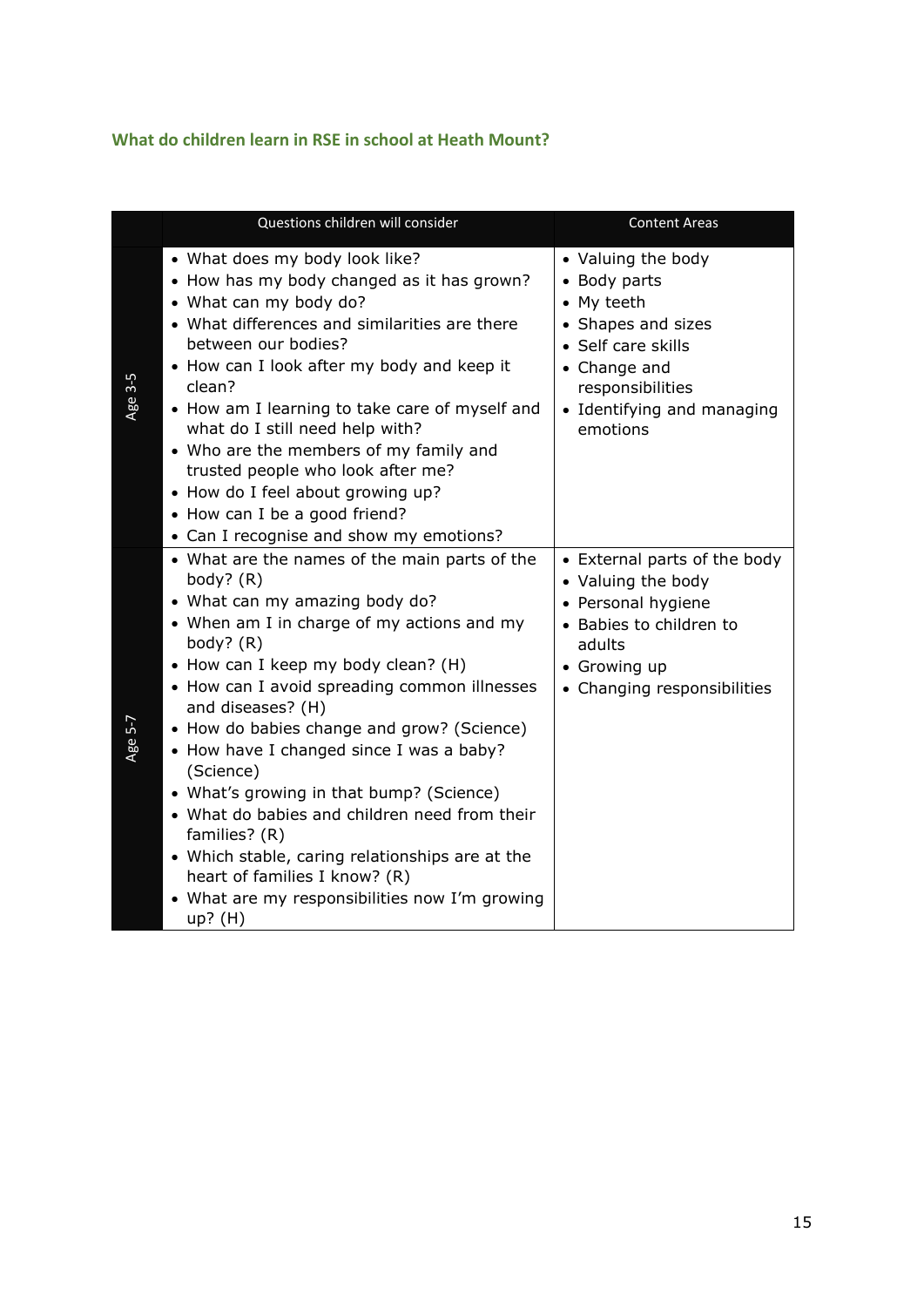| Age 7-9  | • How are male and female bodies different<br>and what are the different parts called? (R)<br>• When do we talk about our bodies, how they<br>change, and who do we talk to?(R)<br>• What can my body do and how is it special?<br>• Why is it important to keep myself clean? (H)<br>• What can I do for myself to stay clean and<br>how will this change in the future?(H)<br>• How do different illnesses and diseases<br>spread and what can I do to prevent this? (H)<br>• What are the main stages of the human life<br>cycle? (Science)<br>• How did I begin? (Sex Ed)<br>• What does it mean to be 'grown up'? (H)<br>• What am I responsible for now and how will<br>this change? (H)<br>• How do different caring, stable, adult<br>relationships create a secure environment for<br>children to grow up? (R) | • Difference between males<br>and females<br>• Valuing the body<br>• Responsibilities for<br>hygiene<br>• Stages of human life<br>• Sperm+egg=baby<br>Being grown up<br>My responsibilities<br>$\bullet$<br>• Parents/carers'<br>responsibilities                                                                                         |
|----------|-------------------------------------------------------------------------------------------------------------------------------------------------------------------------------------------------------------------------------------------------------------------------------------------------------------------------------------------------------------------------------------------------------------------------------------------------------------------------------------------------------------------------------------------------------------------------------------------------------------------------------------------------------------------------------------------------------------------------------------------------------------------------------------------------------------------------|-------------------------------------------------------------------------------------------------------------------------------------------------------------------------------------------------------------------------------------------------------------------------------------------------------------------------------------------|
| Age 9-11 | • What are male and female sexual parts called<br>and what are their functions? (R)<br>• How can I talk about bodies confidently and<br>appropriately? (R)<br>• What happens to different bodies at puberty?<br>(H)<br>• What might influence my view of my body?<br>• How can I keep my growing and changing<br>body clean? (H)<br>• How can I reduce the spread of viruses and<br>bacteria? (H)<br>• What effect might puberty have on people's<br>feelings and emotions? (H)<br>How can my words or actions affect how<br>others feel, and what are my responsibilities?<br>(H)<br>• What should adults think about before they<br>have children? (R)<br>• Why might people get married or become<br>civil partners? (R)<br>• What are different families like? (R)<br>• How are babies conceived and born? (SexEd)  | • Names of sexual parts<br>• Puberty<br>Physical change<br>$\bullet$<br>• Menstruation<br>Developing body image<br>$\bullet$<br>• Changing hygiene<br>routines<br>• Viruses and bacteria<br>• Human lifecycle<br>• Human sexual<br>reproduction<br>• Changing emotions<br>• Responsibility for others<br>• Love, marriage and<br>families |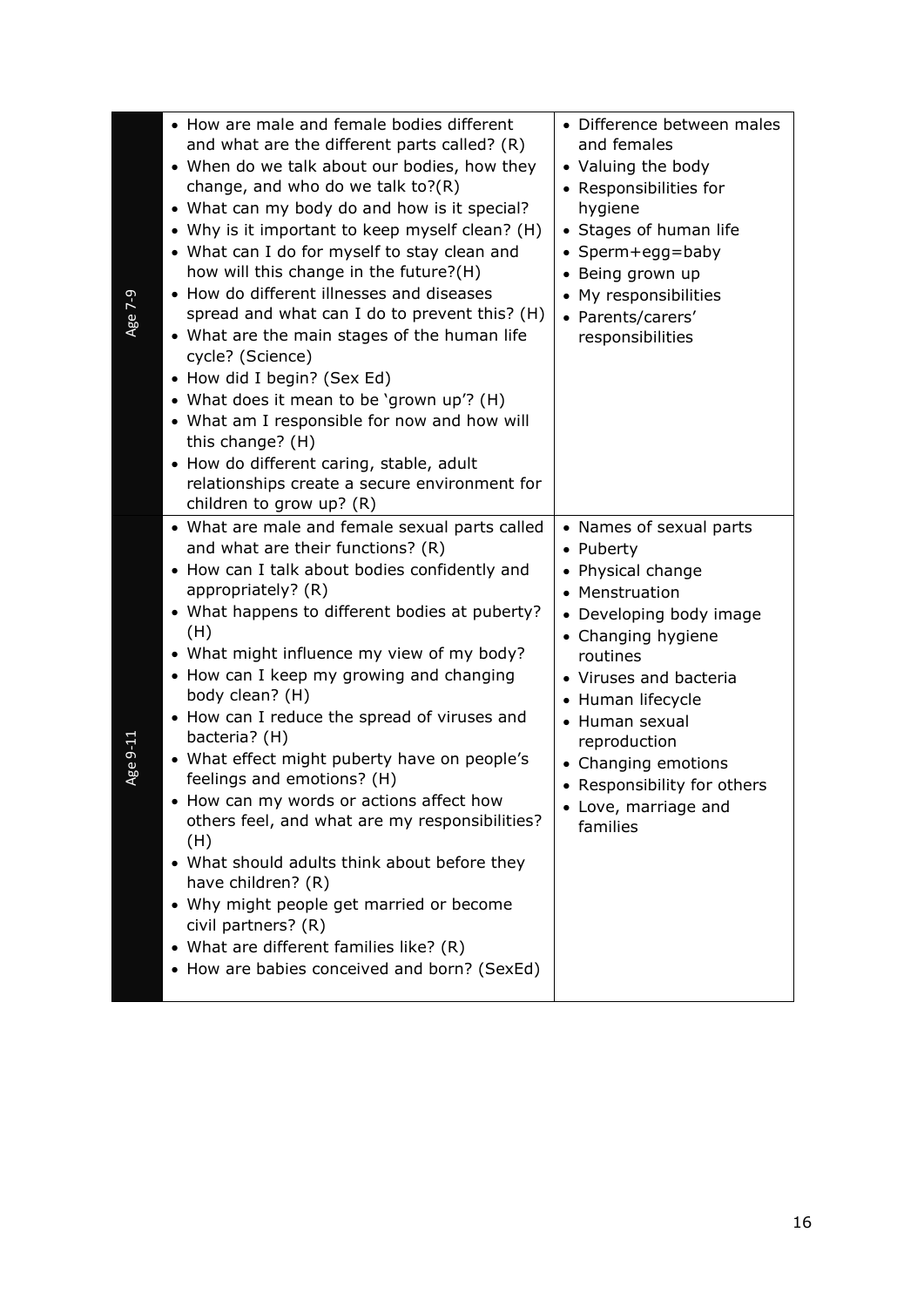|           | Human reproduction lessons in science include:                                                                                                                                                                                                                                                                                                                                                                             | • Names of sexual parts                                                                                                                                                                         |
|-----------|----------------------------------------------------------------------------------------------------------------------------------------------------------------------------------------------------------------------------------------------------------------------------------------------------------------------------------------------------------------------------------------------------------------------------|-------------------------------------------------------------------------------------------------------------------------------------------------------------------------------------------------|
| Age 11-13 | • How are babies conceived and born? (SexEd)<br>• What are the structures and functions of the<br>male & female reproductive systems?<br>• What changes do male and female bodies go<br>through during puberty?<br>• What is the menstrual cycle?<br>• How does a baby grow?<br>• What are the common factors which affect<br>the growth of a baby?<br>• How can a pregnant mother keep healthy?<br>• What is infertility? | • Puberty<br>• Physical change<br>• Menstruation<br>• Changing hygiene<br>routines<br>• Human lifecycle<br>• Human sexual<br>reproduction<br>• Changing emotions<br>• Responsibility for others |

(R) after a question shows that this is part of statutory Relationships Education. (H) shows the question is part of statutory Health Education.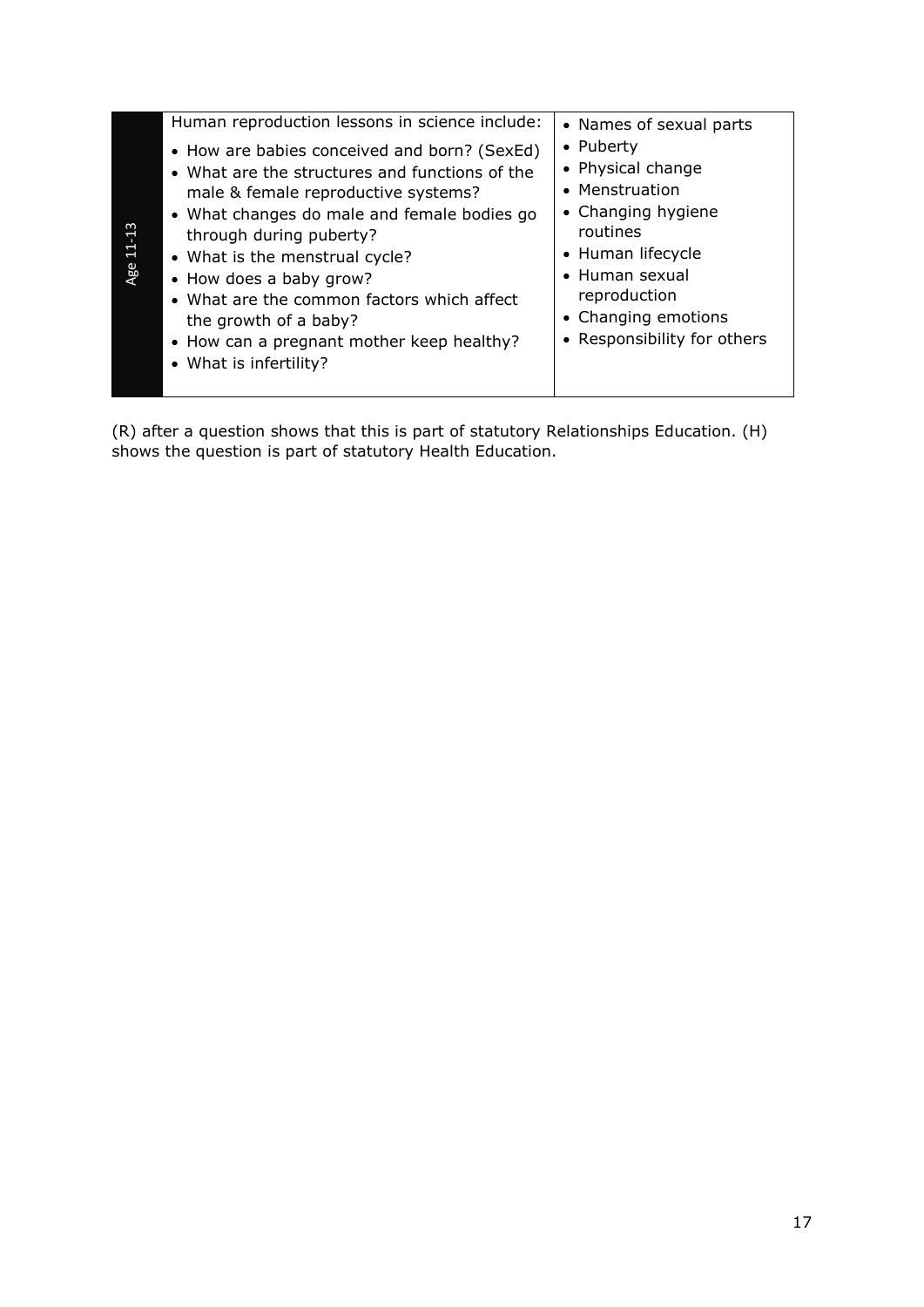#### **How can I talk to my child about sex and relationships?**

- Read a book, leaflet or watch a video with your child.
- Talk while you're doing something else like washing up or driving.
- Enjoy talking. Laugh with each other, not at each other it can reduce embarrassment and stress.
- Listen rather than judge. Ask them what they think.
- Answer questions and don't be afraid to say you don't know.
- Have a phrase ready for awkward moments 'That's a good question. Let's talk about it when we get home.'
- Always respond don't change the subject. Give the message it's important to talk about sex and relationships.
- If it feels too personal, talk about people in books, films or soaps.

#### **What can I say?**

Get ideas about what to say from a book like 'Questions Children Ask' by Miriam Stoppard, or 'Let's Talk about Where Babies Come From' by Robie Harris.

#### **What do children and young people think?**

Children and young people want to talk to their parents/carers about sex and relationships, but that can be daunting for a parent/carer. One group of 10-16-year-olds came up with these helpful pieces of advice for parents/carers:

- Take responsibility for talking to us. Don't just wait for us to ask.
- If we ask you things, always tell the truth. Don't put if off or say 'I'll tell you when you're older'.
- Don't be angry and try not to be embarrassed.
- Don't save it all up for a one-off 'birds and bees' lecture. We'd rather you talked naturally, little and often.
- Wait until we're at home and on our own together to avoid embarrassment.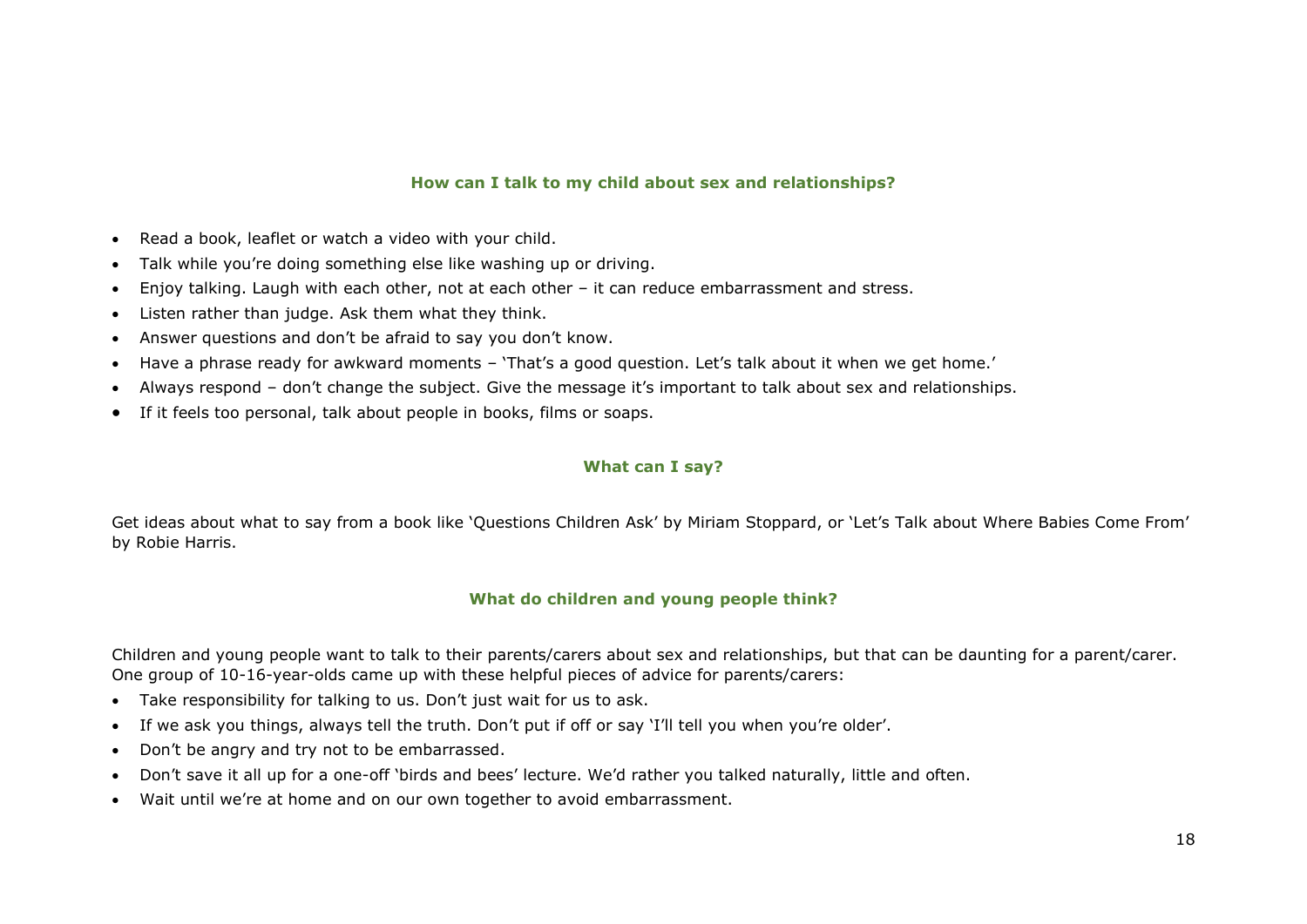- Make sure we know what you're talking about and let us ask you questions.
- If we ask what a word means, ask us what we think the word means first.
- Don't laugh at us or spread gossip about what we have been talking about.
- If you don't know something, be honest and say that you don't know.
- Give us books or leaflets, but talk to us too.
- Don't expect school to tell us everything we want to hear from our parents/carers as well.

#### **For more information**

If you'd like more information about PSHE or RSE or if you would like to withdraw your child from the Sex Education elements of these, please email Mrs Archer [archerre@heathmount.org](mailto:archerre@heathmount.org) who will be happy to discuss this further with you.

To read the government guidance for Primary parents on RSE follow this link

[assets.publishing.service.gov.uk/government/uploads/system/uploads/attachment\\_data/file/812593/RSE\\_primary\\_schools\\_guide\\_for\\_pa](https://assets.publishing.service.gov.uk/government/uploads/system/uploads/attachment_data/file/812593/RSE_primary_schools_guide_for_parents.pdf) [rents.pdf](https://assets.publishing.service.gov.uk/government/uploads/system/uploads/attachment_data/file/812593/RSE_primary_schools_guide_for_parents.pdf)

#### **Useful contacts**

For some ideas on how you might want to answer your children's questions go to [www.bbc.com/teach/class-clips-video/pshe-ks2-the](file://///CCCAUSER07/userslocal/cx299/Desktop/www.bbc.com/teach/class-clips-video/pshe-ks2-the-big-talk/zn8f7nb)[big-talk/zn8f7nb](file://///CCCAUSER07/userslocal/cx299/Desktop/www.bbc.com/teach/class-clips-video/pshe-ks2-the-big-talk/zn8f7nb)

For information on talking about RSE to your children, try

[www.fpa.org.uk/advice-parents-and-carers/how-start-talking-about-it](http://www.fpa.org.uk/advice-parents-and-carers/how-start-talking-about-it)

[www.bigtalkeducation.co.uk/parents/how-to-talk-about-sex/](http://www.bigtalkeducation.co.uk/parents/how-to-talk-about-sex/)

[www.nspcc.org.uk/preventing-abuse/keeping-children-safe/healthy-sexual-behaviour-children-young-people/](http://www.nspcc.org.uk/preventing-abuse/keeping-children-safe/healthy-sexual-behaviour-children-young-people/)

For a short film to introduce importance of privacy and not taking or sharing sensitive images search for 'NSPCC Share Aware'.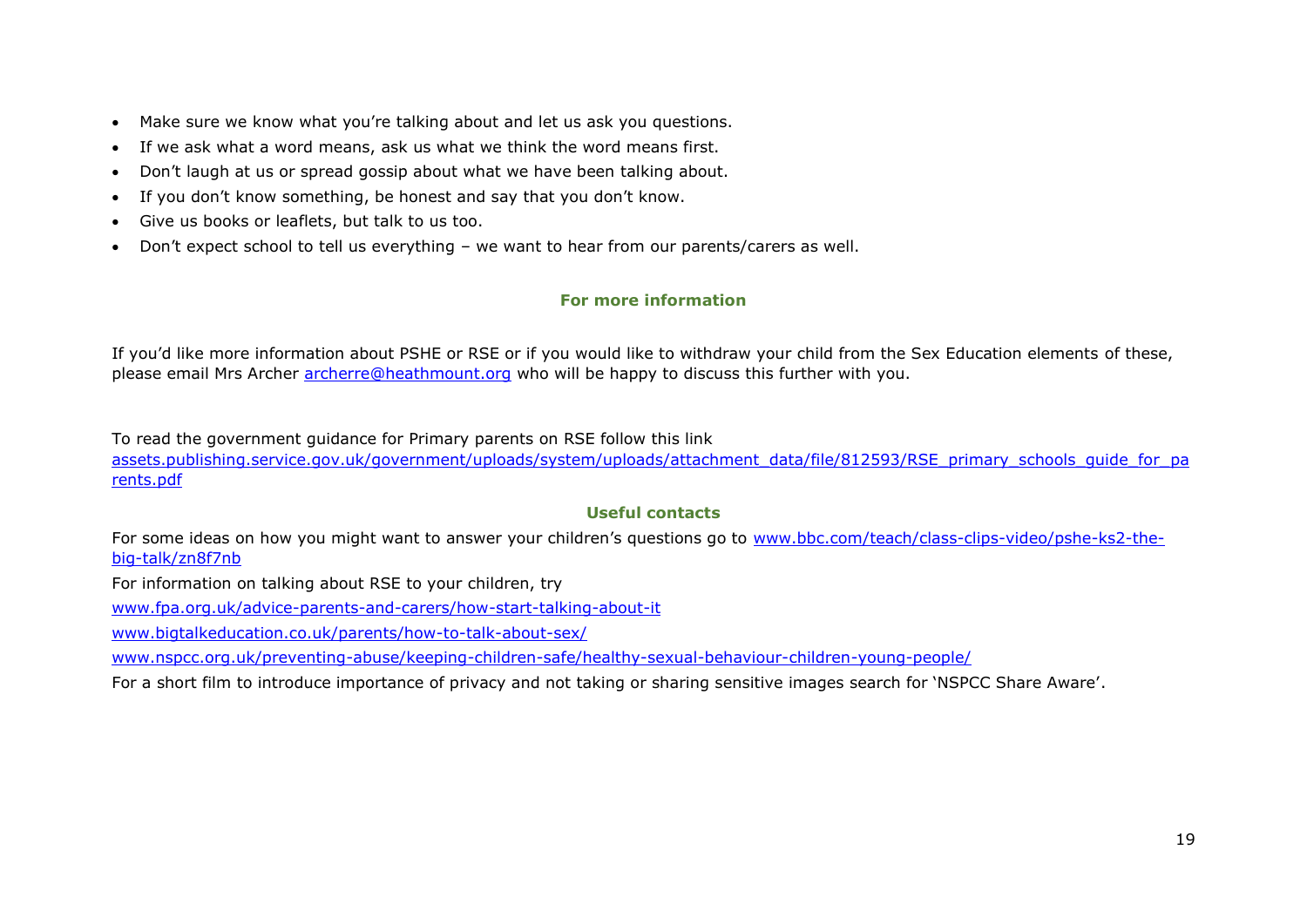# **Appendix 2: Relationships and sex education curriculum map**

| <b>YEAR</b><br><b>GROUP</b> | <b>TERM</b> | <b>TOPIC/THEME DETAILS</b>                                                                                                                                                                                                                                                                                                                                                                                                                                                                                                              | <b>CONTENT AREA</b>                                                                                                                                                           |
|-----------------------------|-------------|-----------------------------------------------------------------------------------------------------------------------------------------------------------------------------------------------------------------------------------------------------------------------------------------------------------------------------------------------------------------------------------------------------------------------------------------------------------------------------------------------------------------------------------------|-------------------------------------------------------------------------------------------------------------------------------------------------------------------------------|
| <b>EYFS</b>                 | Ongoing     | • What does my body look like?<br>• How has my body changed as it<br>has grown?<br>• What can my body do?<br>• What differences and similarities<br>are there between our bodies?<br>• How can I look after my body and<br>keep it clean?<br>• How am I learning to take care of<br>myself and what do I still need<br>help with?<br>• Who are the members of my<br>family and trusted people who look<br>after me?<br>• How do I feel about growing up?<br>• How can I be a good friend?<br>• Can I recognise and show my<br>emotions? | • Valuing the body<br>• Body parts<br>• My teeth<br>• Shapes and sizes<br>• Self-care skills<br>• Change and<br>responsibilities<br>• Identifying and<br>managing<br>emotions |
| Year 1                      | Summer 2    | • What are the names of the main<br>parts of the body? (R)<br>• What can my amazing body do?<br>• When am I in charge of my actions<br>and my body? (R)<br>• How can I keep my body clean?<br>(H)<br>• How can I avoid spreading<br>common illnesses and diseases?<br>(H)                                                                                                                                                                                                                                                               | • External parts of<br>the body<br>• Valuing the body<br>• Personal hygiene                                                                                                   |

# $(R)$  = Relationships Education  $(H)$  = Health Education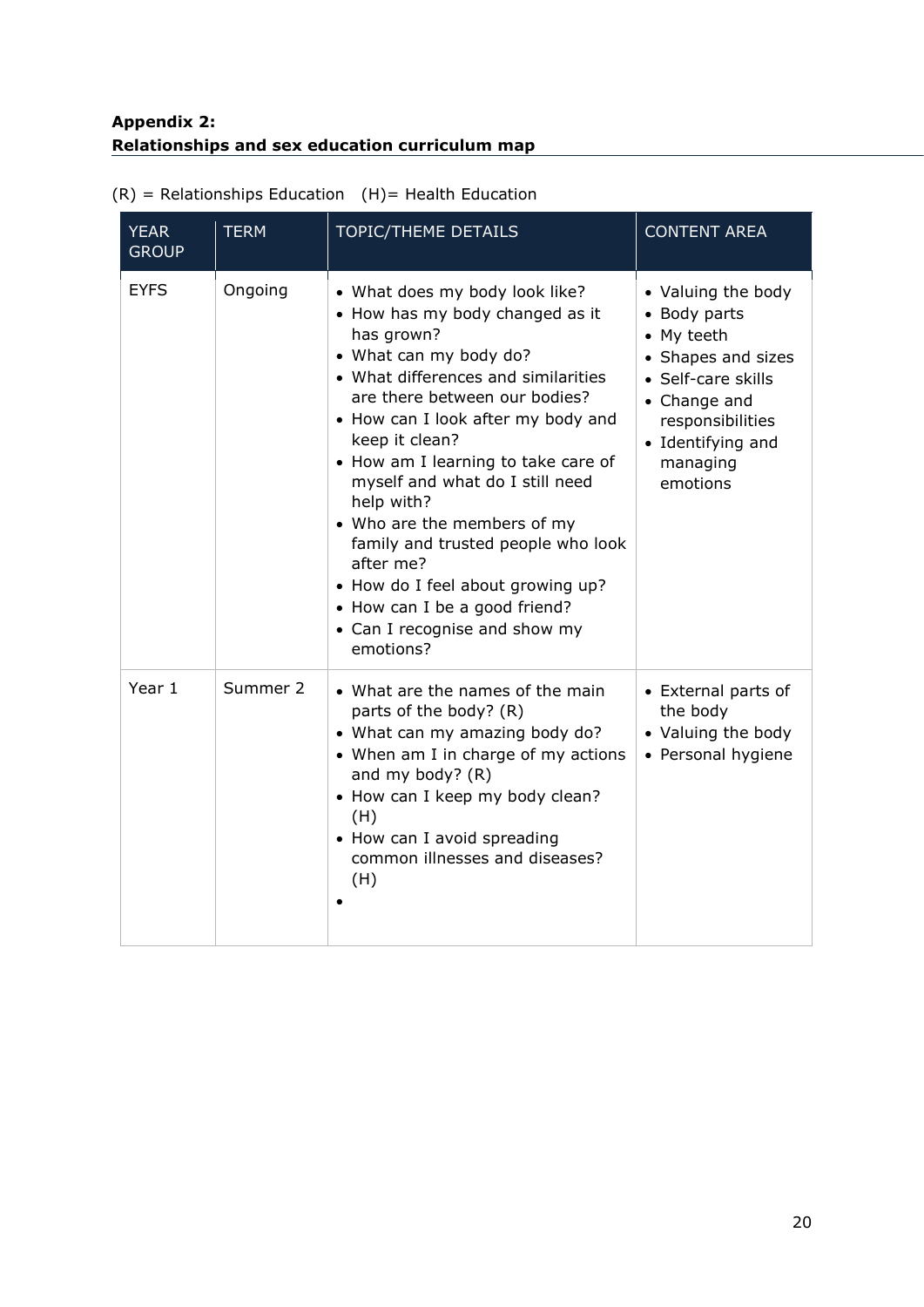| <b>YEAR</b><br><b>GROUP</b> | <b>TERM</b> | <b>TOPIC/THEME DETAILS</b>                                                                                                                                                                                                                                                                                                                                                                                                                                                                       | <b>CONTENT AREA</b>                                                                                                                           |
|-----------------------------|-------------|--------------------------------------------------------------------------------------------------------------------------------------------------------------------------------------------------------------------------------------------------------------------------------------------------------------------------------------------------------------------------------------------------------------------------------------------------------------------------------------------------|-----------------------------------------------------------------------------------------------------------------------------------------------|
| Year 2                      | Summer 2    | • How do babies change and grow?<br>(Science)<br>• How have I changed since I was a<br>baby? (Science)<br>• What's growing in that bump?<br>(Science)<br>• What do babies and children need<br>from their families? (R)<br>• Which stable, caring relationships<br>are at the heart of families I know?<br>(R)<br>• What are my responsibilities now<br>I'm growing up? (H)                                                                                                                      | • Babies to children<br>to adults<br>• Growing up<br>• Changing<br>responsibilities                                                           |
| Year 3                      | Summer 2    | • How are male and female bodies<br>different and what are the different<br>parts called? (R)<br>• When do we talk about our bodies,<br>how they change, and who do we<br>talk to? $(R)$<br>• What can my body do and how is it<br>special?<br>• Why is it important to keep myself<br>clean? (H)<br>• What can I do for myself to stay<br>clean and how will this change in<br>the future? (H)<br>• How do different illnesses and<br>diseases spread and what can I do<br>to prevent this? (H) | • Difference<br>between males<br>and females<br>• Valuing the body<br>• Responsibilities<br>for hygiene                                       |
| Year 4                      | Summer 2    | • What are the main stages of the<br>human life cycle? (Science)<br>• How did I begin? (Sex Ed)<br>• What does it mean to be 'grown<br>$up$ ? (H)<br>• What am I responsible for now and<br>how will this change? (H)<br>• How do different caring, stable,<br>adult relationships create a secure<br>environment for children to grow<br>$up?$ (R)                                                                                                                                              | • Stages of human<br>life (science)<br>• Sperm+egg=baby<br>• Being grown up<br>• My responsibilities<br>• Parents/carers'<br>responsibilities |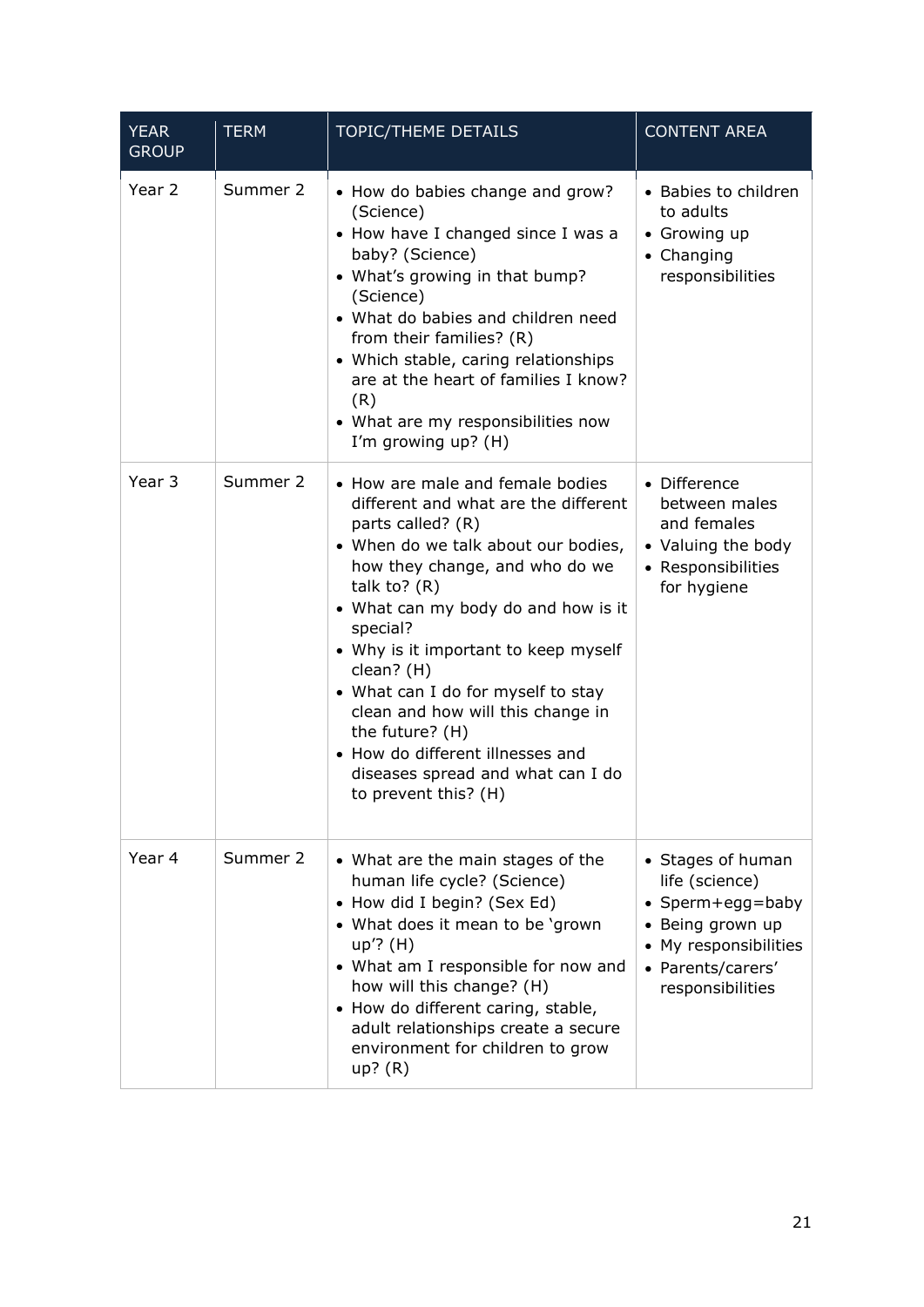| <b>YEAR</b><br><b>GROUP</b> | <b>TERM</b> | TOPIC/THEME DETAILS                                                                                                                                                                                                                                                                                                                                                                                                                                                                                                                                                                                                                              | <b>CONTENT AREA</b>                                                                                                                                                                                              |
|-----------------------------|-------------|--------------------------------------------------------------------------------------------------------------------------------------------------------------------------------------------------------------------------------------------------------------------------------------------------------------------------------------------------------------------------------------------------------------------------------------------------------------------------------------------------------------------------------------------------------------------------------------------------------------------------------------------------|------------------------------------------------------------------------------------------------------------------------------------------------------------------------------------------------------------------|
| Year 5                      | Summer 2    | • What are male and female sexual<br>parts called and what are their<br>functions? (R)<br>• How can I talk about bodies<br>confidently and appropriately? (R)<br>• What happens to different bodies<br>at puberty? (H)<br>• What might influence my view of<br>my body?<br>• How can I keep my growing and<br>changing body clean? (H)<br>• How can I reduce the spread of<br>viruses and bacteria? (H)<br>• What effect might puberty have on<br>people's feelings and emotions?<br>(H)<br>• How can my words or actions<br>affect how others feel, and what<br>are my responsibilities? (H)                                                    | • Names of sexual<br>parts<br>• Puberty<br>• Physical change<br>• Menstruation<br>• Developing body<br>image<br>• Changing hygiene<br>routines<br>• Viruses and<br>bacteria                                      |
| Year 6                      | Summer 2    | • Re-cap on Year 5 Health topics,<br>including key facts about puberty<br>and the changing adolescent body<br>and menstrual wellbeing in<br>addition to:<br>• What should adults think about<br>before they have children? (R)<br>• Why might people get married or<br>become civil partners? (R)<br>• What are different families like?<br>(R)<br>• What effect might puberty have on<br>people's feelings and emotions?<br>(H)<br>• How can my words or actions<br>affect how others feel, and what<br>are my responsibilities? (H)<br>• How are babies conceived and<br>born? (SexEd)<br>[subject to change following<br>consultation period] | • Puberty<br>• Physical change<br>• Menstruation<br>• Developing body<br>image<br>• Changing hygiene<br>routines<br>• Changing<br>emotions<br>• Responsibility for<br>others<br>• Love, marriage<br>and families |